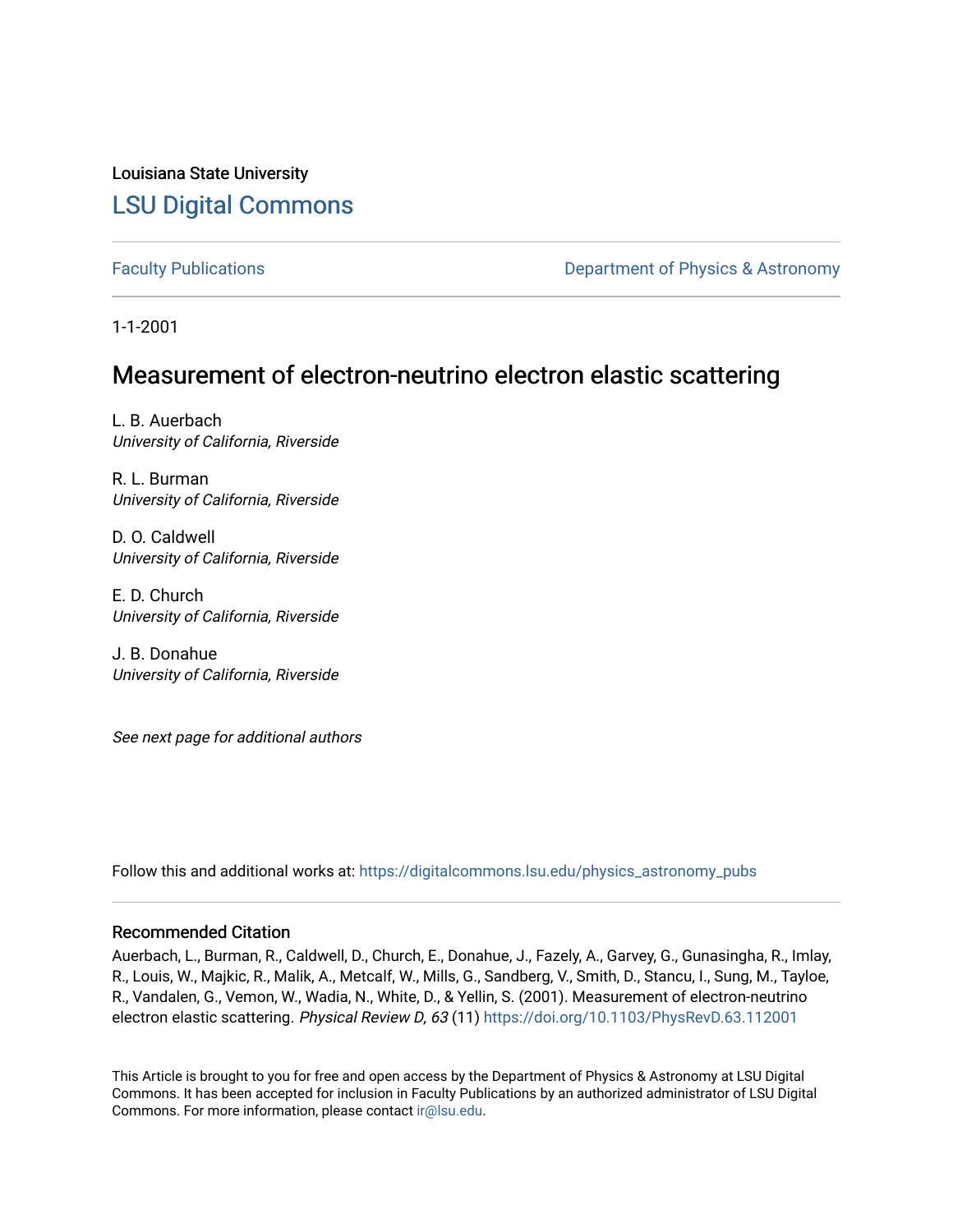#### Authors

L. B. Auerbach, R. L. Burman, D. O. Caldwell, E. D. Church, J. B. Donahue, A. Fazely, G. T. Garvey, R. M. Gunasingha, R. Imlay, W. C. Louis, R. Majkic, A. Malik, W. Metcalf, G. B. Mills, V. Sandberg, D. Smith, I. Stancu, M. Sung, R. Tayloe, G. J. Vandalen, W. Vemon, N. Wadia, D. H. White, and S. Yellin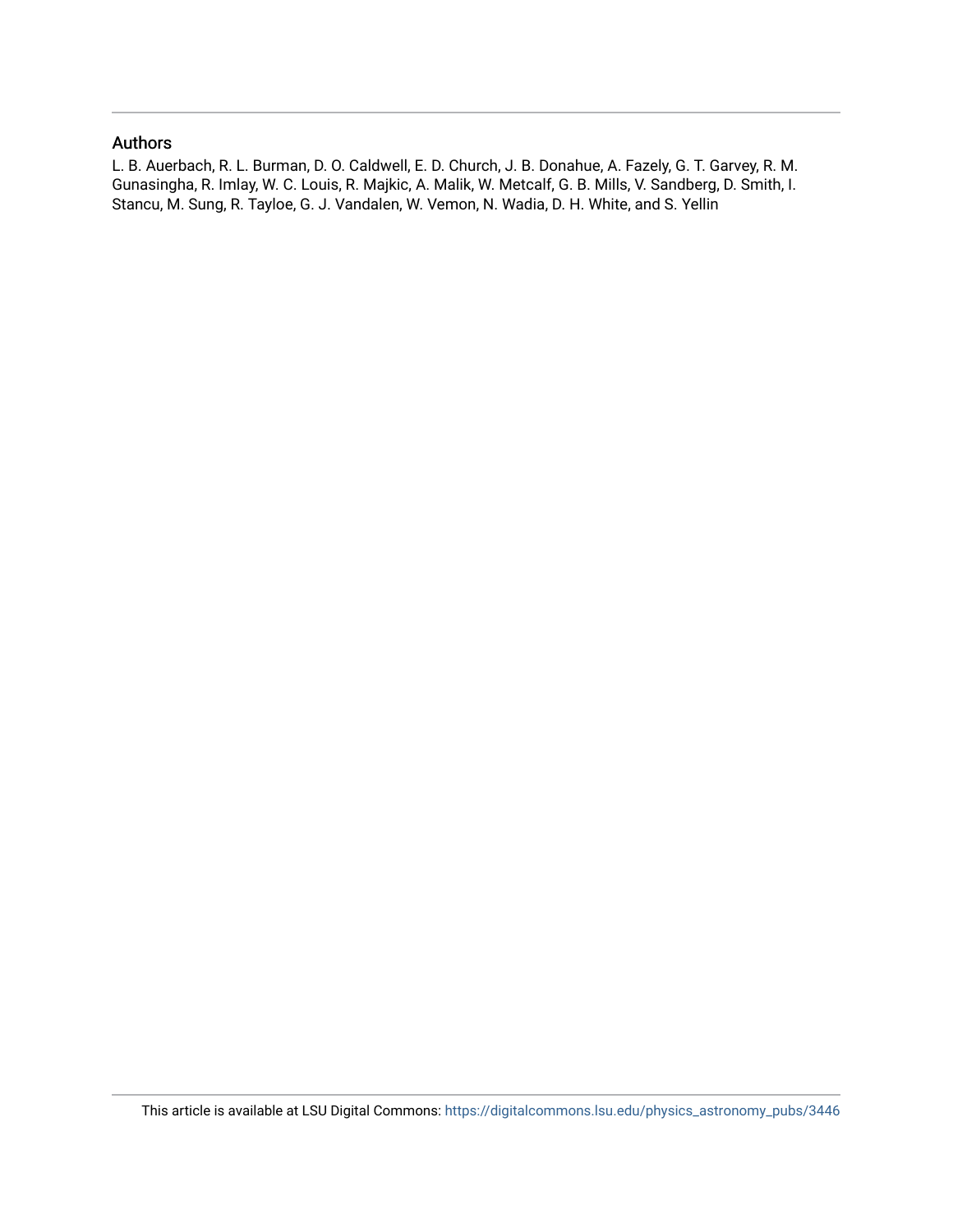# Measurement of electron-neutrino electron elastic scattering

L.B. Auerbach, $8$  R.L. Burman, $5$  D.O. Caldwell, $3$  E.D. Church, $1$ 

J.B. Donahue,<br/>5 A. Fazely, $7$  G.T. Garvey,<br/>5 R.M. Gunasingha, $7$ R. Imlay,<br/>  $^{6}$ 

W.C. Louis,<sup>5</sup> R. Majkic,<sup>8</sup> A. Malik,<sup>6</sup> W. Metcalf,<sup>6</sup> G.B. Mills,<sup>5</sup>

V. Sandberg,<sup>5</sup> D. Smith,<sup>4</sup> I. Stancu,<sup>1</sup>\*M. Sung,<sup>6</sup> R. Tayloe,<sup>5†</sup>

G.J. VanDalen,<sup>1</sup> W. Vernon,<sup>2</sup> N. Wadia,<sup>6</sup> D.H. White,<sup>5</sup> S. Yellin<sup>3</sup> (LSND Collaboration)

<sup>1</sup> University of California, Riverside, CA 92521

<sup>2</sup> University of California, San Diego, CA 92093

<sup>3</sup> University of California, Santa Barbara, CA 93106

<sup>4</sup> Embry Riddle Aeronautical University, Prescott, AZ 86301

<sup>5</sup> Los Alamos National Laboratory, Los Alamos, NM 87545

<sup>6</sup> Louisiana State University, Baton Rouge, LA 70803

<sup>7</sup> Southern University, Baton Rouge, LA 70813

<sup>8</sup> Temple University, Philadelphia, PA 19122

October 22, 2018

#### Abstract

The cross section for the elastic scattering reaction  $\nu_e + e^- \rightarrow \nu_e +$  $e^-$  was measured by the Liquid Scintillator Neutrino Detector using a  $\mu^+$  decay-at-rest  $\nu_e$  beam at the Los Alamos Neutron Science Center. The standard model of electroweak physics predicts a large destructive interference between the charge current and neutral current channels for this reaction. The measured cross section,  $\sigma_{\nu_e e^-} = [10.1 \pm 1.1(stat.) \pm$  $1.0(syst.) \times E_{\nu_e}$  (MeV)  $\times 10^{-45}$  cm<sup>2</sup>, agrees well with standard model expectations. The measured value of the interference parameter,  $I =$  $-1.01 \pm 0.13(stat.) \pm 0.12(syst.),$  is in good agreement with the standard model expectation of  $I^{SM} = -1.09$ . Limits are placed on neutrino flavorchanging neutral currents. An upper limit on the muon-neutrino magnetic moment of  $6.8 \times 10^{-10} \mu_{Bohr}$  is obtained using the  $\nu_{\mu}$  and  $\bar{\nu}_{\mu}$  fluxes from  $\pi^+$  and  $\mu^+$  decay.

<sup>∗</sup>now at University of Alabama, Tuscaloosa, AL 35487

<sup>†</sup>now at Indiana University, Bloomington, IN 47405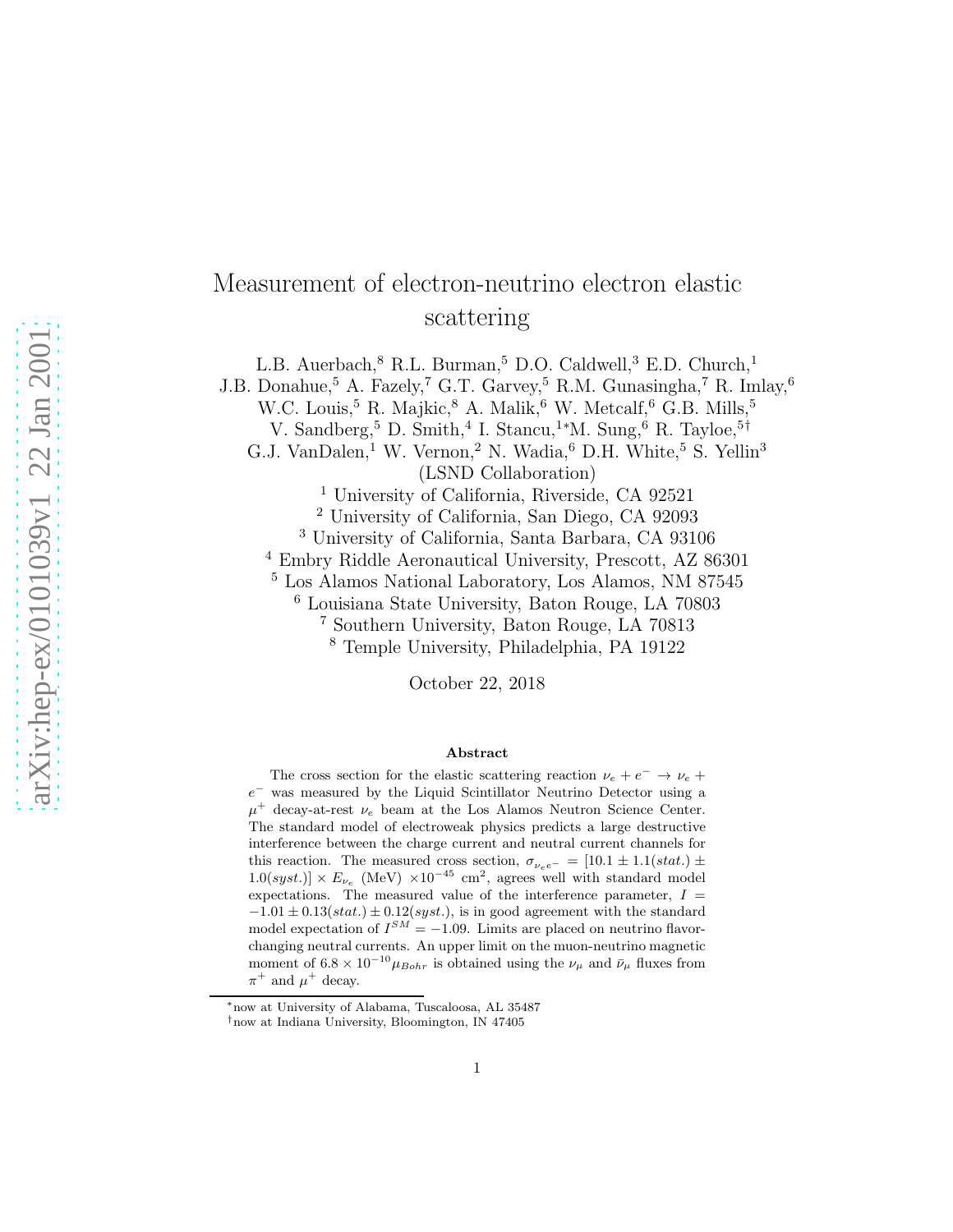#### 1 Introduction

Neutrino-electron elastic scattering is a simple, purely leptonic weak process that can provide precise tests of the standard model (SM) of electroweak interactions. Measurements of the reactions  $\nu_{\mu} + e^{-} \rightarrow \nu_{\mu} + e^{-}$  and  $\bar{\nu}_{\mu} + e^{-} \rightarrow \bar{\nu}_{\mu} + e^{-}$  have been used to determine the vector and axial vector electron-Z couplings,  $g_V$ and  $g_A[1, 2, 3]$  $g_A[1, 2, 3]$  $g_A[1, 2, 3]$  $g_A[1, 2, 3]$  $g_A[1, 2, 3]$  $g_A[1, 2, 3]$  $g_A[1, 2, 3]$ . These reactions proceed solely via the neutral current (NC) channel. In contrast, the reaction  $\nu_e + e^- \rightarrow \nu_e + e^-$  proceeds via both the charged current (CC) and neutral current channels. This reaction is of interest primarily because it is one of the few reactions for which the SM predicts a large destructive interference between these two channels. In this paper, we report a measurement of this reaction that is in good agreement with the SM and with the previous measurement[[4\]](#page-15-0).

The differential cross sections for  $\nu_{\mu}$  scattering on electrons can be written

$$
\frac{d\sigma^{\nu_{\mu}}}{dy} = \sigma_0[g_L^2 + g_R^2(1 - y)^2]
$$
\n(1)

for  $E_\nu \gg m_e$ , where  $\sigma_0 = G_F^2 s/4\pi$ ,  $s = 2m_e E_\nu$ ,  $y = E_e/E_\nu$ ,  $q_L = g_V + g_A$  and  $g_R = g_V - g_A$ . In the SM,  $g_V = -\frac{1}{2} + 2\sin^2\theta_W$  and  $g_A = -\frac{1}{2}$ . The total cross section is then

$$
\sigma^{\nu_{\mu}} = \sigma_0 (g_L^2 + \frac{g_R^2}{3}).
$$
\n(2)

For  $\bar{\nu}_{\mu}$  scattering on electrons  $g_L$  and  $g_R$  are interchanged so that

$$
\sigma^{\bar{\nu}_{\mu}} = \sigma_0 (g_R^2 + \frac{g_L^2}{3}).
$$
\n(3)

For scattering of  $\nu_e$  on electrons the presence of the CC diagram results in a differential cross section of

$$
\frac{d\sigma^{\nu_e}}{dy} = \sigma_0 [(g_L + 2)^2 + g_R^2 (1 - y)^2]
$$
\n(4)

and a total cross section

$$
\sigma^{\nu_e} = \sigma_0 [(g_L + 2)^2 + \frac{g_R^2}{3}]. \tag{5}
$$

To make explicit the interference of the NC and CC, we rewrite this as

$$
\sigma^{\nu_e} = \sigma^{CC} + \sigma^I + \sigma^{NC},\tag{6}
$$

where  $\sigma^{CC} = 4\sigma_0$ ,  $\sigma^{NC} = \sigma_0(g_L^2 + \frac{g_R^2}{3})$  and  $\sigma^I = 2I\sigma_0$ . In the SM  $I = 2g_L =$  $-2 + 4\sin^2\theta_W$  and  $\sigma^{NC} = \sigma_0(1 - 4\sin^2\theta_W + \frac{16}{3}\sin^4\theta_W)$ . Assuming  $\sin^2\theta_W =$ 0.23, we get  $I = -1.1$ . Thus there is a substantial negative interference between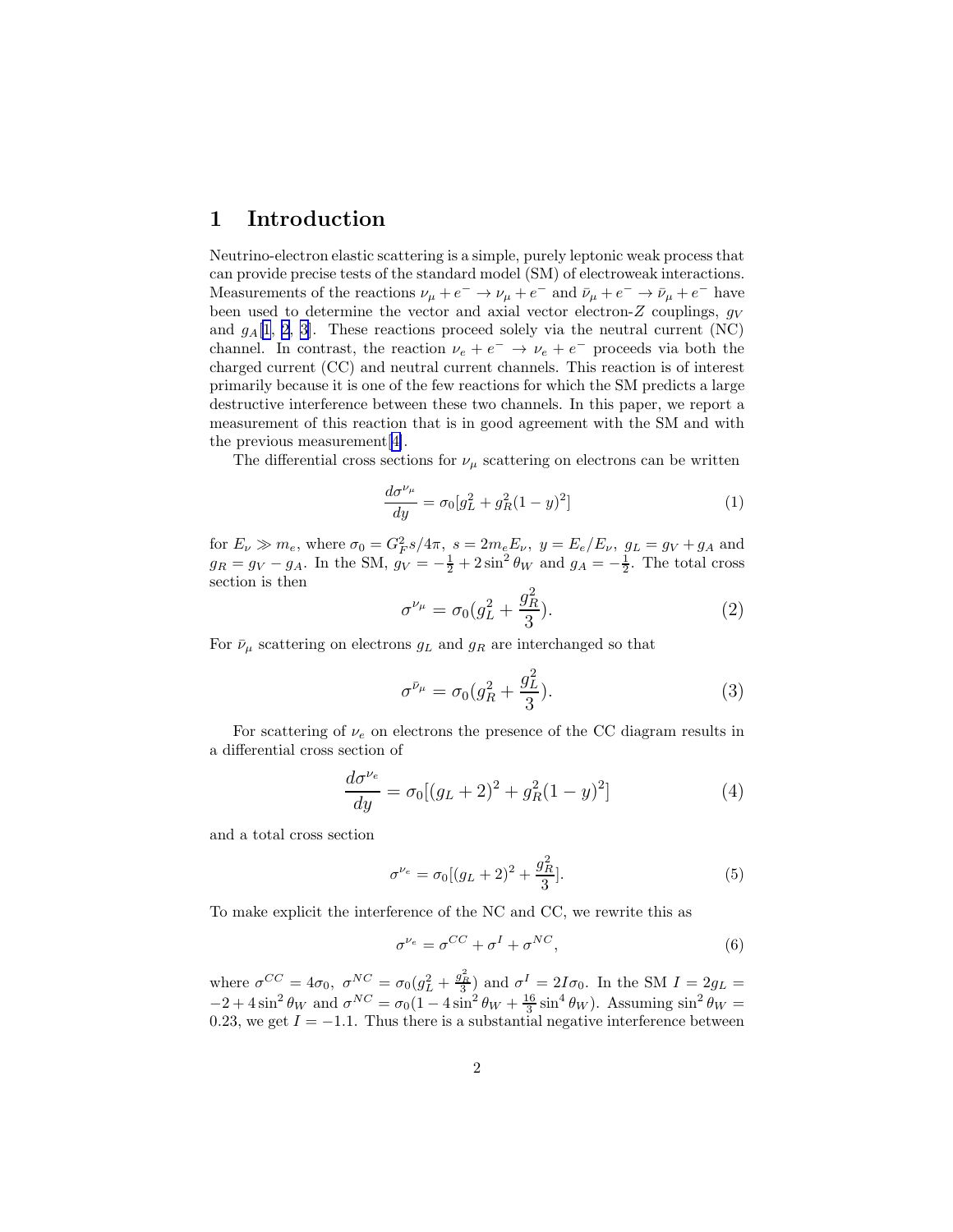<span id="page-4-0"></span>the NC and CC terms. Including radiation correction[[5\]](#page-15-0) and retaining terms in the mass of electron in the cross section formula, we obtain  $I^{SM} = -1.09$  and  $\sigma^{NC} = 0.37\sigma_0.$ 

The measured value of the interference term can be used to set limits on neutrino flavor-changing neutral currents (FCNC)[\[6](#page-15-0)]. Such currents would not be detectable in neutrino experiments which measure a pure NC process since the flavor of the outgoing neutrino is not observed. The interference term, however, depends on the interference of the CC with the flavor conserving part of the NC.

Neutrino-electron elastic scattering can also be used to measure certain intrinsic electromagnetic properties of the neutrino. Neutrinos with magnetic moments will scatter electromagnetically on electrons. For electrons with recoil energy greater than  $T$ , the cross section for single-photon exchange dipole scattering is given by

$$
\sigma^{EM}(E_{\nu}) = f^2 \pi r_0^2 [T/E_{\nu} - \ln(T/E_{\nu}) - 1], \tag{7}
$$

where  $r_0$  is the classical electron radius ( $r_0 = 2.82 \times 10^{-13}$  cm) and f is the ratio of the neutrino magnetic moment to the electron Bohr magneton. The present experiment can set upper limits on both the  $\nu_e$  magnetic moment and the  $\nu_\mu$ magnetic moment because it observes scattering of  $\nu_{\mu}$  and  $\bar{\nu}_{\mu}$  as well as  $\nu_{e}$  on electrons. However, only the upper limit obtained on the  $\nu_{\mu}$  magnetic moment is competitive with previous laboratory limits[[1, 4](#page-15-0)].

We also place limits on anomalous contributions to the Lorentz and Dirac structure of the scattering amplitude, which would be manifested as changes in the electromagnetic form factors[\[7](#page-15-0)] and, in particular, as an effective neutrino charge radius[[8\]](#page-15-0). The weak NC coupling,  $g_V$ , would shift to  $g_V + 2\delta$  where  $\delta = (\sqrt{2}\pi\alpha/3G_F)\langle r^2 \rangle = (2.39 \times 10^{30} \text{ cm}^{-2})\langle r^2 \rangle$  and  $\langle r^2 \rangle$  is the effective mean squared charge radius of the neutrino. As defined,  $\langle r^2 \rangle$  is gauge dependent and not necessarily positive. It provides a procedure, however, for paramaterizing certain not-standard contributions to neutrino scattering. Our measurement of  $g_V$  in elastic scattering provides a limit on internal electromagnetic structure at the level of  $10^{-16}$  cm.

The interference of the NC ( $Z$  exchange) and CC ( $W$  exchange) terms can be studied in several other reactions, including  $\nu_\mu N \to \nu_\mu \mu^+ \mu^- N$ ,  $\bar{\nu}_e e^- \to \bar{\nu}_e e^$ and  $e^+e^- \to \gamma \nu \bar{\nu}$ . Neutrino trident production,  $\nu_\mu N \to \nu_\mu \mu^+ \mu^- N$ , was first clearly observed by the CHARM II experiment, but this experiment was not sensitive enough to demonstrate destructive interference[\[9](#page-15-0)]. CCFR saw destructive interference and was able to rule out a pure  $W$  exchange interaction [\[10](#page-15-0)]. A more recent measurement by the NuTeV experiment, however, could not distinguish between  $W$  exchange alone and the SM[\[11](#page-15-0)]. Further, they note that earlier analyses of trident production did not consider diffractive sources. The cross section for  $\bar{\nu}_e + e^- \rightarrow \bar{\nu}_e + e^-$  was measured in a reactor experiment and found to be in agreement with the SM but also consistent, within errors, with a CC interaction[\[12\]](#page-15-0).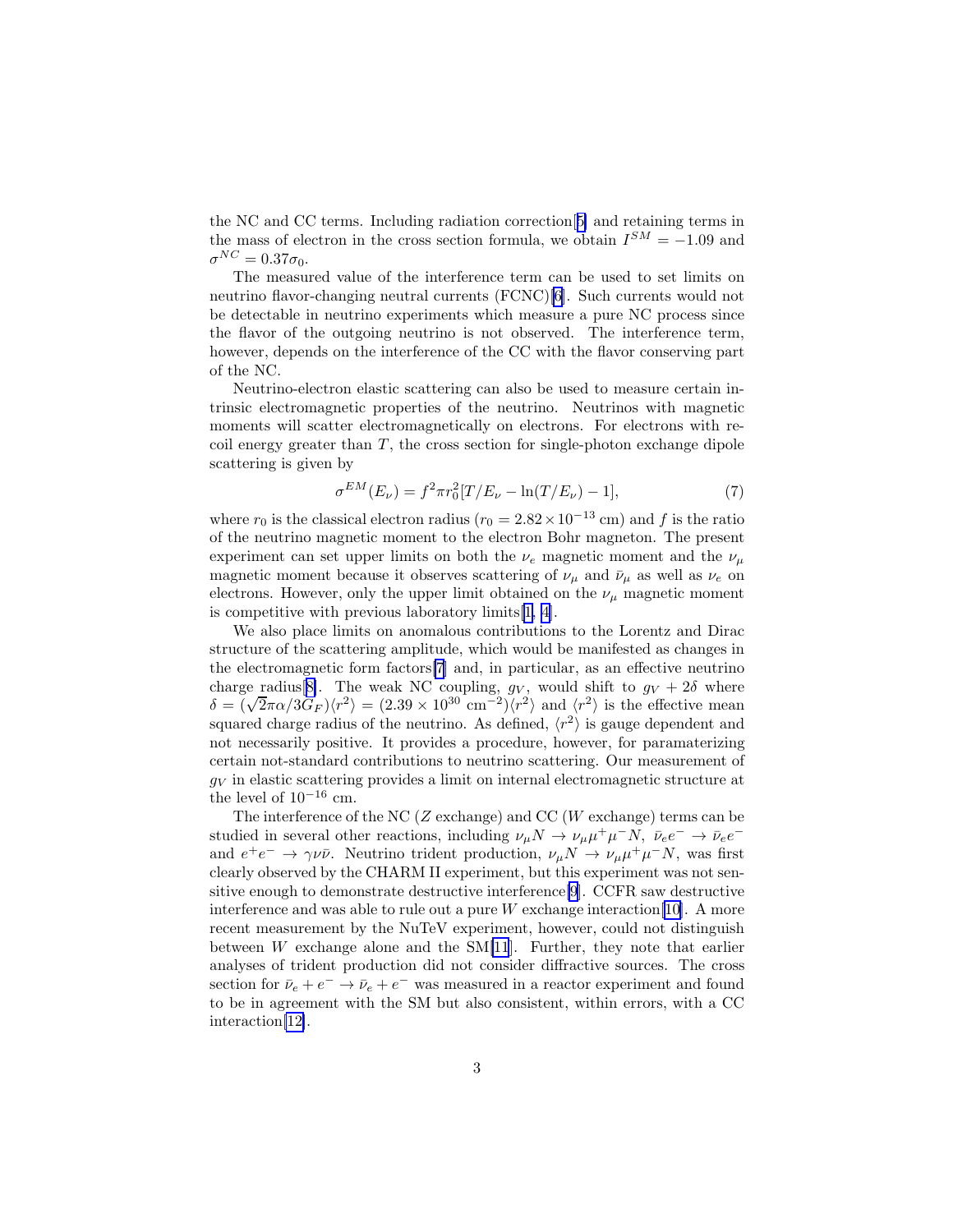<span id="page-5-0"></span>Thereaction  $e^+e^- \rightarrow \gamma \nu \bar{\nu}$  has been extensively studied at LEP [[13\]](#page-15-0). Near the  $Z<sup>0</sup>$ , the NC term dominates and the interference term is small. At higher energies the interference term can contribute as much as 25%, but is also sensitive to the event selection criteria used. The LEP2 measurements agree well with the SM and have been used to set limits on various possible new physics processes, but we are not aware of any explicit measurements of the interference term.

### 2 THE NEUTRINO SOURCE

The data reported here were obtained between 1994 and 1998 by the Liquid Scintillator Neutrino Detector (LSND) at the Los Alamos Neutron Science Center (LANSCE) using neutrinos produced at the A6 proton beam stop. The neutrino source is described in detail elsewhere[[14\]](#page-15-0). In 1994 and 1995 the beam stop consisted of a 30 cm water target surrounded by steel shielding and followed by a copper beam dump. The high-intensity 798 MeV proton beam from the linear accelerator generated a large pion flux from the water target. The flux of  $\nu_e$ used for the measurements reported here arise from the decay at rest (DAR) of stopped  $\pi^+$  and  $\mu^+$ . This decay chain yields almost equal intensities of  $\nu_e$ ,  $\bar{\nu}_\mu$ and  $\nu_{\mu}$  with the well-determined energy spectra shown in Figure [1.](#page-18-0)

After the 1995 run the beam stop was substantially modified for accelerator production of tritium (APT) tests. The most significant change for the analysis presented in this paper was the replacement of the water target by tungsten and other materials with high atomic number. This resulted in reduced  $\pi^+$ production and a lower DAR neutrino flux, largely due to the change in the neutron to proton ratio in the target.

The corresponding decay chain for  $\pi^-$  and  $\mu^-$  is highly suppressed due to three factors. First, production of  $\pi^-$  is smaller than for  $\pi^+$ . Second,  $\pi^-$  which stop are absorbed by nuclear interactions. Finally, most  $\mu^-$  which stop are absorbed before they can decay. These stopped  $\mu^{-}$  arise from  $\pi^{-}$  which decay in flight (DIF).

The LANSCE beam dump has been used as the neutrino source for previous experiments[[15, 16, 17\]](#page-16-0). A calibration experiment[\[18](#page-16-0)] measured the rate of stopped  $\mu^+$  from a low-intensity proton beam incident on an instrumented beam stop. The rate of stopped  $\mu^+$  per incident proton was measured as a function of several variables and used to fine-tune a beam dump simulation program[\[19\]](#page-16-0). The simulation program can then be used to calculate the flux for any particular beam dump configuration. The calibration experiment determined the DAR flux to  $\pm 7\%$  for the proton energies and beam stop configurations used at LANSCE. This uncertainty provides the largest source of systematic error for the cross sections presented here. The LANSCE proton beam typically had a current of 800  $\mu$ A at the beam stop. For 1994 and 1995 the energy was approximately 770 MeV at the beam stop due to energy loss in upstream targets. The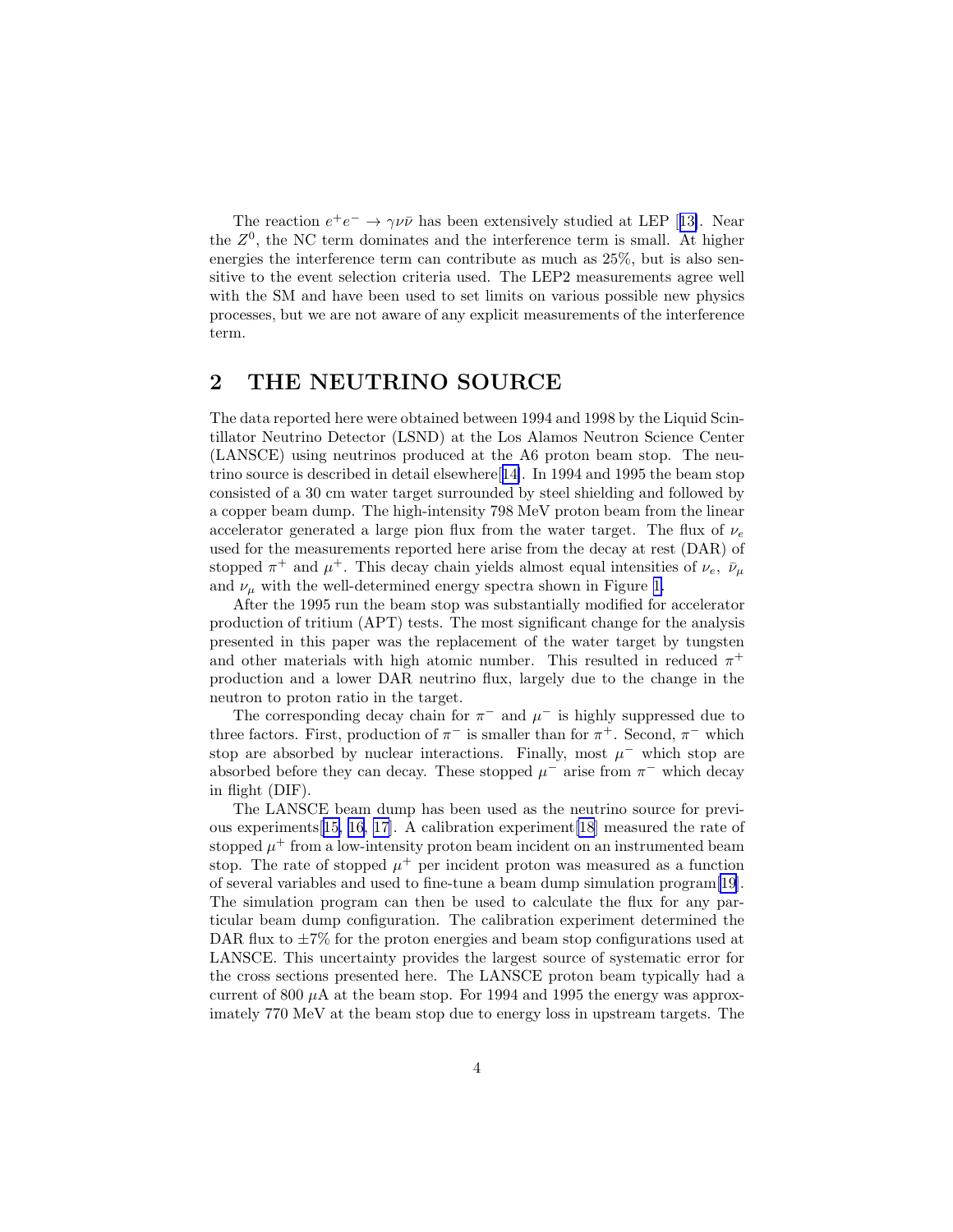<span id="page-6-0"></span>integrated beam current was 5904 C in 1994 and 7081 C in 1995. The calculated ratio of stopped  $\mu^+$  per proton was 0.090 and 0.084 for 1994 and 1995, respectively, with the lower ratio for 1995 arising because the water target was out for 32% of the 1995 data. Upstream targets contributed 1.4% to the DAR flux in 1994 and 1995. The DAR  $\nu_e$  flux averaged over the LSND detector was then  $3.08 \times 10^{13}$  cm<sup>-2</sup> for 1994 and  $3.45 \times 10^{13}$  cm<sup>-2</sup> for 1995.

The 1996-1998 data was obtained with the APT beam stop. There were no upstream targets for almost all of the data taking. The integrated beam current was 3789 C in 1996, 7181 C in 1997 and 3155 C in 1998. The calculated ratio of stopped  $\mu^+$  per incident proton was 0.069, 0.068 and 0.067 respectively in 1996, 1997 and 1998. The DAR  $\nu_e$  flux average over the LSND detector was  $1.32 \times 10^{13}$  cm<sup>-2</sup> for 1996,  $2.73 \times 10^{13}$  cm<sup>-2</sup> for 1997 and  $1.18 \times 10^{13}$  cm<sup>-2</sup> for 1998. For the full data sample used in this paper the  $\nu_e$  flux is  $11.76 \times 10^{13}$  $\text{cm}^{-2}$ .

## 3 The LSND Detector

The detector is located 29.8 m downstream of the proton beam stop at an angle of 12◦ to the proton beam. Figure [2](#page-18-0) shows a side-view of the setup. Approximately 2000  $g/cm^2$  of shielding above the detector attenuates the hadronic component of cosmic rays to a negligible level. The detector is also well shielded from the beam stop so that beam-associated neutrons are attenuated to a negligible level. Enclosing the detector, except on the bottom, is a highly efficient liquid scintillator veto shield which is essential to reduce contributions from the cosmic ray muon background to a low level. Reference[[14\]](#page-15-0) provides a detailed description of the detector, veto, and data acquisition system which we briefly review here.

The detector is an approximately cylindrical tank containing 167 tons of liquid scintillator and viewed by 1220 uniformly spaced 8′′ Hamamatsu photomultiplier tubes (PMT) covering 25% of the surface inside the tank wall. When the deposited energy in the tank exceeds a threshold of approximately 4 MeV electron-equivalent energy and there are fewer than 4 PMT hits in the veto shield, the digitized time and pulse height of each of these PMTs (and of each of the 292 veto shield PMTs) are recorded. A veto, imposed for  $15.2 \mu s$  following the firing of > 5 veto PMTs, substantially reduces  $(10^{-3})$  the large number of background events arising from the decay of cosmic ray muons that stop in the detector. Activity in the detector or veto shield during the 51.2  $\mu$ s preceding a primary trigger is also recorded provided there are > 17 detector PMT hits or > 5 veto PMT hits. This activity information is used in the analysis to reject events arising from muon decay. Data after the primary event are recorded for 1 ms with a threshold of 21 PMTs (approximately 0.7 MeV electron-equivalent energy). This low threshold is used for the detection of 2.2 MeV  $\gamma$  from neutron capture on free protons. In the present analysis this information is used to help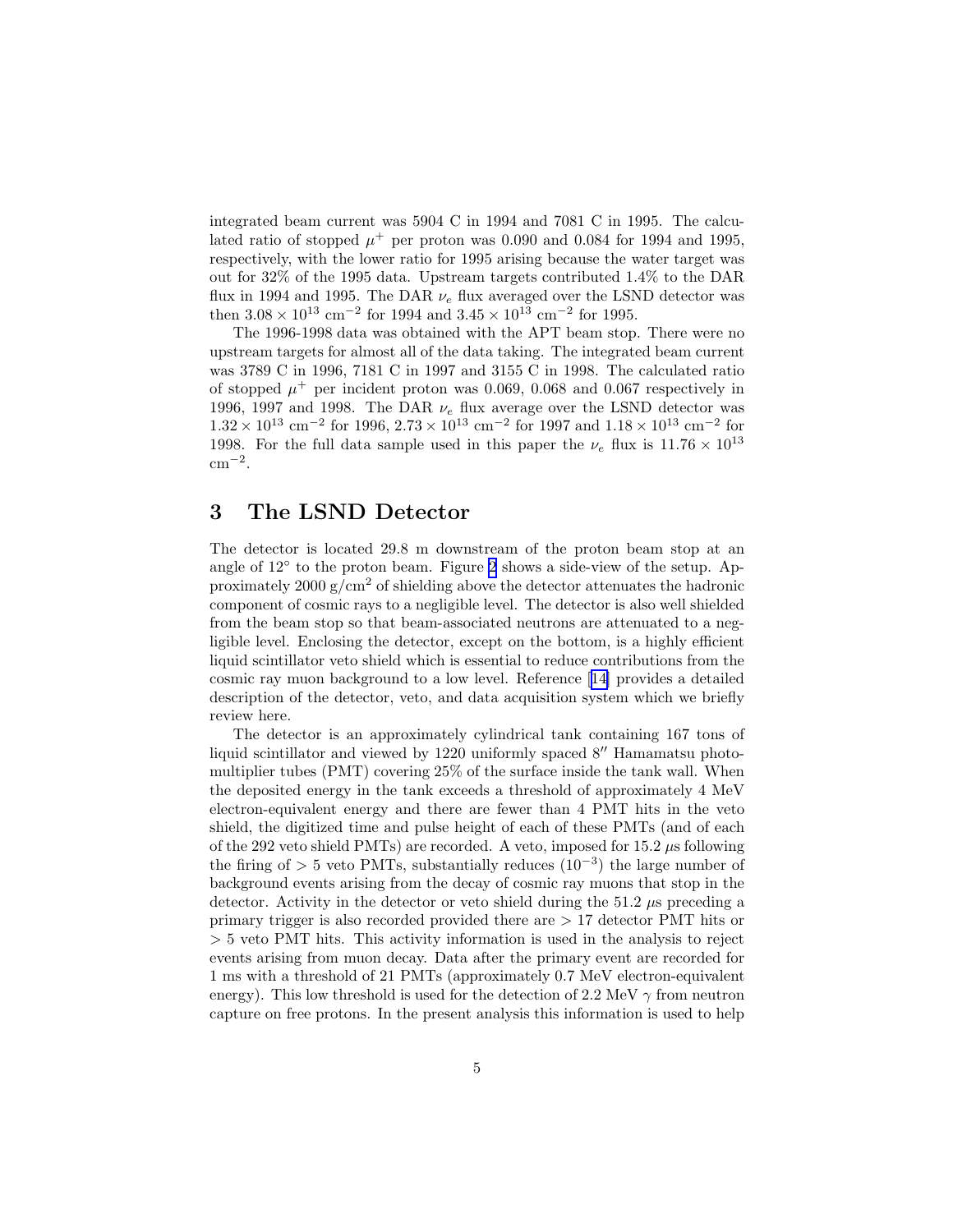<span id="page-7-0"></span>identify events induced by cosmic ray neutrons. The detector operates without reference to the beam spill, but the state of the beam is recorded with the event. Approximately 94% of the data is taken between beam spills. This allows an accurate measurement and subtraction of cosmic ray background surviving the event selection criteria.

Most triggers due to electrons from stopped muon decays (Michel electrons) are identified by a preceding activity produced by the decay muon. Ocassionally, however, the muon will not satisfy the activity threshold of  $> 17$  detector PMT hits or  $> 5$  veto PMT hits. For several LSND analyses, including the present one, it is desirable to further reduce the number of unidentified Michel electrons. Therefore, for data recorded after 1994 all PMT information was recorded for a period of 6  $\mu$ s (2.7 muon lifetimes) preceding certain primary events. This "lookback" information was recorded for primary events with > 300 PMT hits and no activity within the past 35  $\mu$ s (20  $\mu$ s) for 1995 data (1996-1998 data). For the present analysis this "lookback" information is used to further reduce the cosmic ray muon background.

The detector scintillator consists of mineral oil  $(CH<sub>2</sub>)$  in which is dissolved a small concentration  $(0.031 \text{ g/l})$  of b-PBD[[20\]](#page-16-0). This mixture allows the separation of Čerenkov light and scintillation light and produces about  $33$  photoelectrons per MeV of electron energy deposited in the oil. The combination of the two sources of light provides direction information for relativistic particles and makes particle identification (PID) possible. Note that the oil consists almost entirely of carbon and hydrogen. Isotopically the carbon is  $1.1\%$  <sup>13</sup>C and  $98.9\%~^{12}C.$ 

The veto shield encloses the detector on all sides except the bottom. Additional counters were placed below the veto shield before the 1994 run to reduce cosmic ray background entering through the bottom support structure. These counters around the bottom support structure are referred to as bottom counters. More bottom counters were added after the 1995 run. The main veto shield[\[21\]](#page-16-0) consists of a 15-cm layer of liquid scintillator in an external tank and 15 cm of lead shot in an internal tank. This combination of active and passive shielding tags cosmic ray muons that stop in the lead shot. A veto inefficiency  $< 10^{-5}$  is achieved with this detector for incident charged particles.

### 4 Analysis Techniques

Each event is reconstructed using the hit time and pulse height of all hit PMTs in the detector[\[14](#page-15-0)]. The present analysis relies on the reconstructed energy, position, direction, and two PID parameters,  $\chi'_{tot}$  and  $\alpha$ , as described later in this section. The particle direction is determined from the Čerenkov cone. The parameters  $\chi_{tot}'$  and  $\alpha$  are used to distinguish electron events from events arising from interactions of cosmic ray neutrons in the detector. Fortunately, it is possible to directly measure the response of the detector to electrons and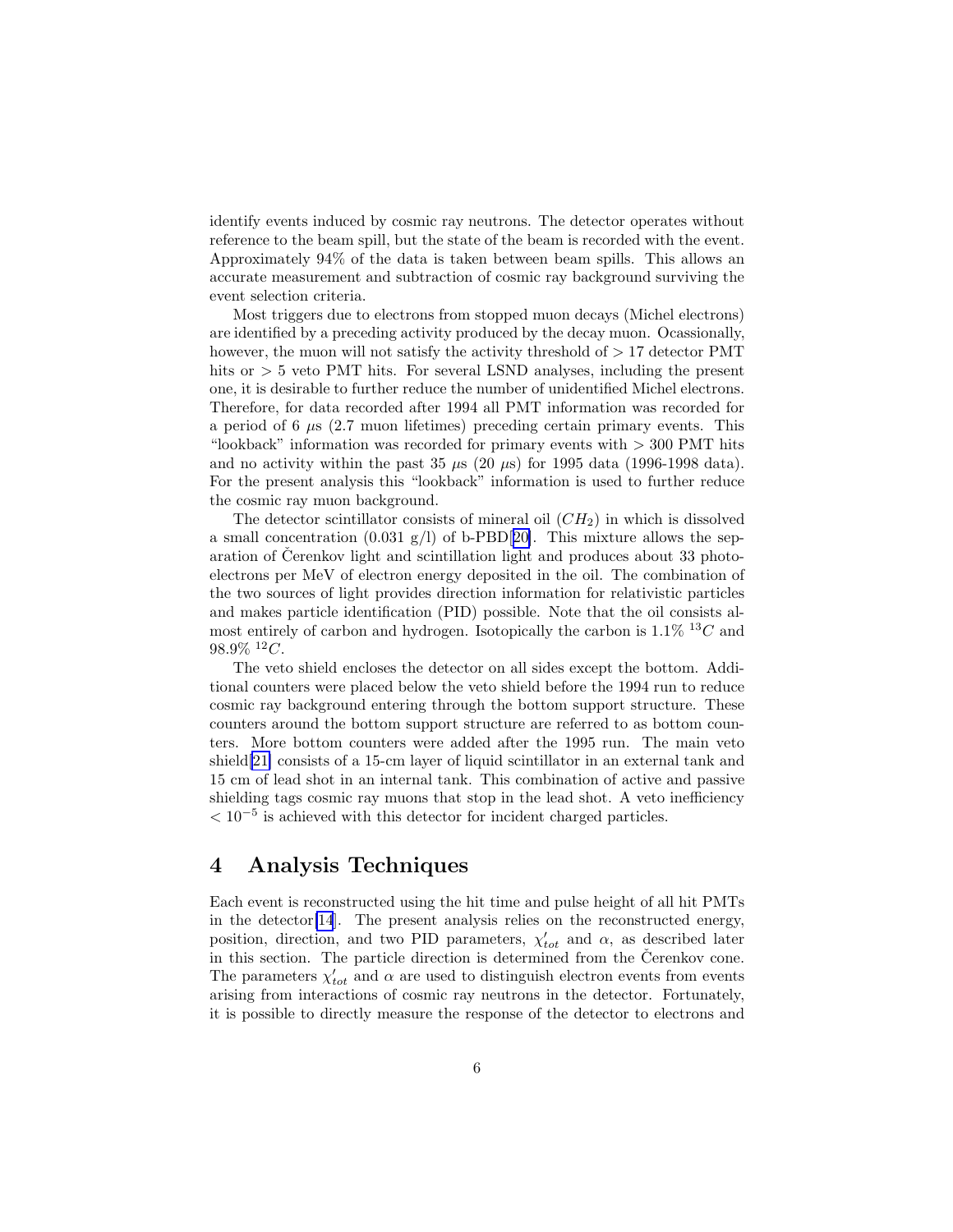neutrons in the energy range of interest for this analysis by using copious control data samples. We also use a Monte Carlo simulation, LSNDMC[\[22](#page-16-0)], to simulate events in the detector using GEANT.

The response of the detector to electrons was determined from a large, essentially pure sample of electrons (and positrons) from the decay of stopped cosmic ray  $\mu^{\pm}$  in the detector. The known energy spectra for electrons from muon decay was used to determine the absolute energy calibration, including its small variation over the volume of the detector. The energy resolution was determined from the shape of the electron energy spectrum and was found to be 6.6% at the 52.8 MeV end-point. The position and direction resolution obtained from the LSNDMC simulation are 27 cm and 17◦ , respectively, for electrons from  $\nu e$  elastic scattering in the energy region above 18 MeV. The accuracy of the direction measurement is discussed more in Section [6](#page-11-0) since the measurement of the angular distribution of electrons is crucial for the analysis presented in this paper. Electrons from  $\nu e$  elastic scattering are sharply peaked along the incident neutrino direction, while electrons from other neutrino processes have a broad angular distribution that peaks in the backward direction.

There are no tracking devices in the LSND detector. Thus, event positions must be determined solely from the PMT information. The reconstruction process determines an event position by minimizing a function  $\chi_r$  which is based on the time of each PMT hit corrected for the travel time of light from the assumed event position to the PMT[\[14](#page-15-0)]. The procedure used in several previous analyses systematically shifted event positions away from the center of the detector and thus effectively reduced the fiducial volume[[23\]](#page-16-0). The reconstruction procedure has been analyzed in detail and an improved reconstruction procedure was developed which reduces this systematic shift and provides substantially better position resolution. This procedure also provides results which agree well with positions obtained from the event likelihood procedure described in Ref.[[24\]](#page-16-0). In the analysis presented in this paper, a fiducial cut is imposed by requiring  $D > 35$  cm, where D is the distance between the reconstructed event position and the surface tangent to the faces of the PMTs. Events near the bottom of the detector  $(y < -120$  cm) are also removed, as discussed in Section [5](#page-9-0).

The particle identification procedure is designed to separate particles with velocities well above Cerenkov threshold from particles below Cerenkov threshold. The procedure makes use of the four parameters defined in Ref.[[14\]](#page-15-0). Briefly,  $\chi_r$  and  $\chi_a$  are the quantities minimized for the determination of the event position and direction,  $\chi_t$  is the fraction of PMT hits that occur more than 12 ns after the fitted event time and  $\chi_{tot}$  is proportional to the product of  $\chi_r$ ,  $\chi_a$  and  $\chi_t$ .

Several previous LSND analyses [\[23, 25](#page-16-0), [26\]](#page-16-0) have used  $\chi_{tot}$  for particle identification. The distribution of  $\chi_{tot}$  for electrons, however, has a small variation with electron energy and with the position of the event. Therefore, in this paper, we used a modified variable,  $\chi'_{tot}$ , with a mean of zero and sigma of one, independent of the electron energy and positions. We also used the variable,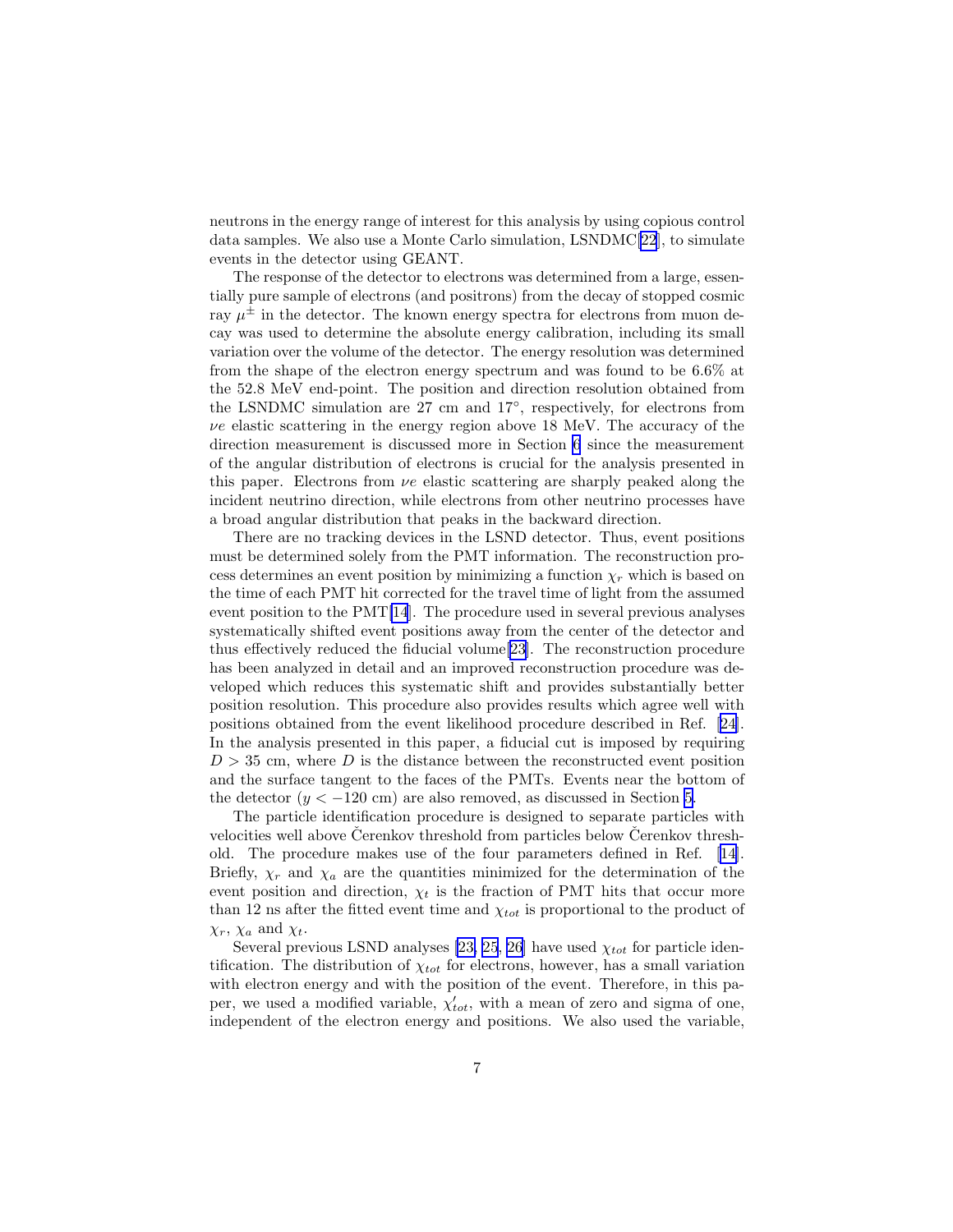<span id="page-9-0"></span> $\alpha$ , which is based on the event likelihood procedures discussed in Ref. [\[24](#page-16-0)]. It is similar to the parameter  $\rho$  discussed there, which is based on the ratio of Cerenkov to scintillator light. The parameter  $\alpha$  varies from 0 to 1 and peaks at one for electrons and at 0.3 for neutrons. The combination  $\chi_{\alpha} = \chi'_{tot} + 10(1-\alpha)$ provides better separation of electrons and neutrons than  $\chi'_{tot}$  by itself.

Figure [3](#page-19-0)(a) shows the  $\chi'_{tot}$  distribution for electrons from stopping  $\mu$  decay and for cosmic ray neutrons with electron equivalent energies in the  $18 < E_e <$ 50 MeV range. Neutrons, after thermalizing, undergo a capture reaction,  $n +$  $p \rightarrow d + \gamma$ . The 2.2 MeV  $\gamma$ 's are used to select a clean sample of neutron events. For a neutron  $E_e$  is the equivalent electron energy corresponding to the observed total charge. Figure [3\(](#page-19-0)b) shows the  $\chi_{\alpha}$  distribution for the same events. In the present analysis we eliminate most cosmic ray neutron background by requiring  $\chi_{\alpha}$  < 4.0. We note that a modest particle identification requirement was imposed in the initial data processing that created the samples analyzed here. The effect of this requirement is also included in the analysis.

Beam-off data taken between beam spills play a crucial role in the analysis of this experiment. Most event selection criteria are designed to reduce the cosmic ray background while retaining high acceptance for the neutrino process of interest. Cosmic ray background which remains after all selection criteria have been applied is well measured with the beam-off data and subtracted using the duty ratio, the ratio of beam-on time to beam-off time. The subtraction was performed separately for each year's data using the measured duty ratio for that year. The ratio averaged over the data full sample was 0.0632. Beam-on and beam-off data have been compared to determine if there are any differences other than those arising from neutrino interactions. Any differences are small and the 1.1% uncertainty in the duty ratio introduces a negligible effect in the present analysis.

The beam-off subtraction procedure is illustrated in Figure [4](#page-19-0) for the y distribution of the sample of inclusive electron events discussed in the next section. Figure  $4(a)$  shows the y distribution for beam-on events and for beam-off events corrected by the duty ratio. The beam-off background is largest at low y due to the absence of a veto below the detector. Figure  $4(b)$  compares the y distribution of the beam-excess events with that expected from neutrino processes. The agreement is excellent.

#### 5 Inclusive Electron Sample

Beam-associated electrons below 52 MeV in LSND arise from four major neutrino processes:  ${}^{12}C(\nu_e, e^-){}^{12}N_{g.s.}$ ,  ${}^{12}C(\nu_e, e^-){}^{12}N^*$ ,  ${}^{13}C(\nu_e, e^-){}^{13}X$  and  $\nu e$ elastic scattering. We distinguish transitions to the ground states  $(^{12}N_{g.s.})$  and excited states  $(1^2N^*)$  of nitrogen because the ground state has a clear signature from its  $\beta$ -decay. In this section we describe the selection criteria used to obtain a clean sample of inclusive electron events arising from neutrino interactions in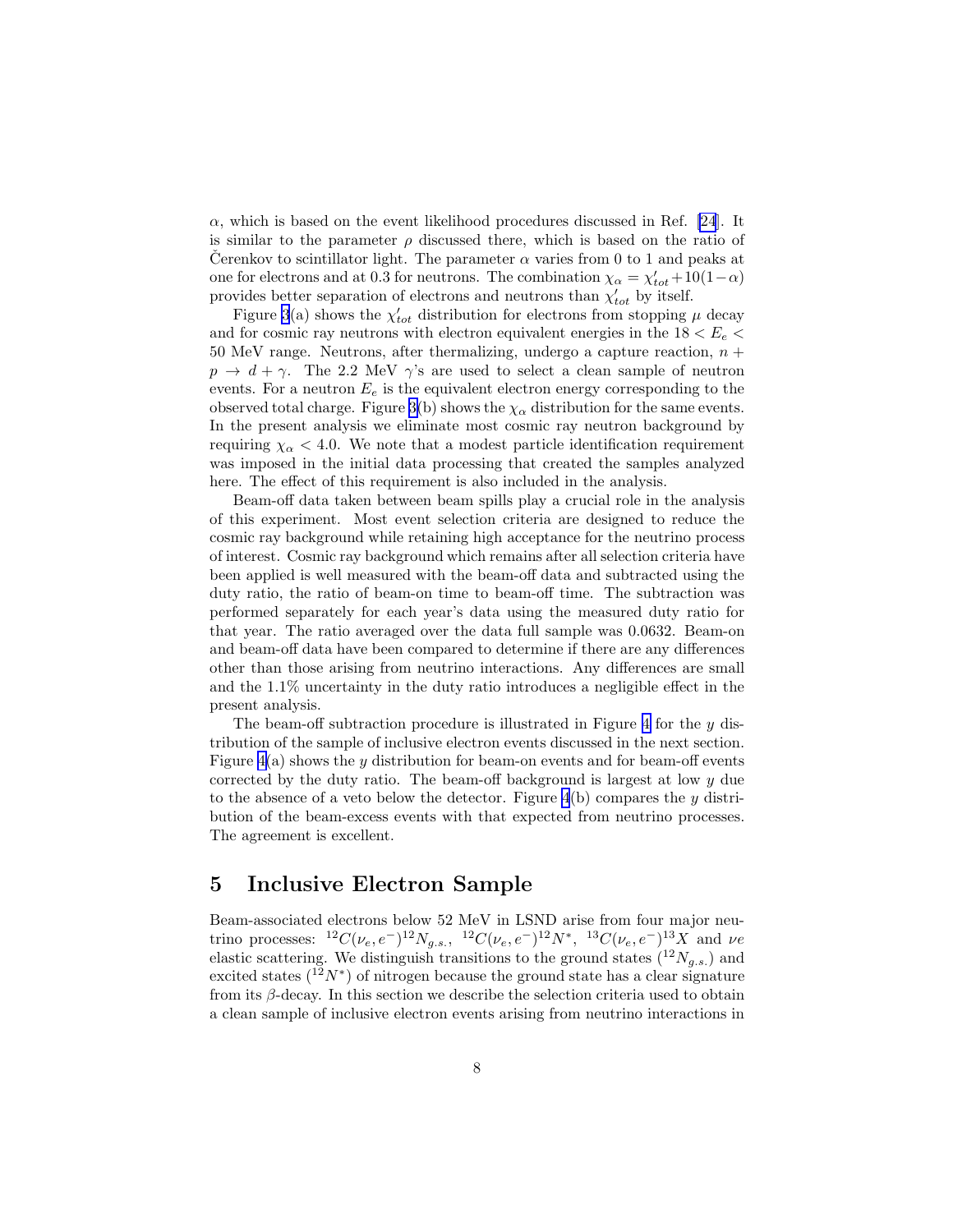the detector. The next section describes how the angular distribution of these electrons is used to obtain a  $\nu e$  elastic sample and, in addition, to determine the background due to other neutrino processes remaining in that sample.

The selection criteria and corresponding efficiencies for electrons from  $\nu e$ elastic scattering are shown in Table [1.](#page-17-0) A lower limit on the electron energy of 18.0 MeV eliminates the large cosmic ray background from  $^{12}B$   $\beta$ -decay as well as most 15.1 MeV gamma rays from the NC excitation of carbon. The  $^{12}B$ nuclei arise from the absorption of stopped  $\mu^-$  on  $^{12}C$  nuclei in the detector. The requirement  $y > -120$  cm removes a small region at the bottom of the detector for which the cosmic ray background is relatively high, as shown in Figure  $4(a)$ . The reconstructed electron position is also required to be a distance  $D > 35$ cm from the surface tangent to the faces of the PMTs. There are  $2.72 \times 10^{31}$ electrons within this fiducial volume. We show in the next section that we are able to make a good measurement of the direction for electrons within this fiducial volume. The fiducial volume efficiency, defined to be the ratio of the number of events reconstructed within the fiducial volume to the actual number within this volume, was determined to be  $0.918 \pm 0.055$ . This efficiency is less than one because there is a systematic shift of reconstructed event positions away from the center of the detector as discussed in Section [4](#page-7-0).

Several selection criteria are designed to further reject cosmic ray induced events. Events with more than three veto PMT hits or any bottom counter coincidence during the 500 ns event window are eliminated. The past activity cut is designed to reject most electron events arising from cosmic ray muons which stop in the detector and decay. This background has a time dependence given by the 2.2  $\mu$ s muon lifetime. The past activity selection criteria reject all events with activity within the past 20  $\mu$ s with  $> 5$  veto PMT hits or  $> 17$ detector PMT hits. We also reject any event with a past activity within 51  $\mu$ s with > 5 veto PMT hits and > 500 detector PMT hits. A small (0.5%) loss of efficiency arises from a cut (made during initial data processing) on past activities that are spatially correlated with the primary event, within 30  $\mu$ s of the primary event and have  $\geq 4$  veto PMT hits.

Muons which are misidentified as electrons are removed by requiring that there be no future activity consistent with a Michel electron. Any event with a future activity with fewer than 4 veto PMT hits and more than 50 detector PMT hits within 8.8  $\mu$ s is rejected.

Electrons from the reaction  ${}^{12}C(\nu_e, e^-){}^{12}N_{g.s.}$  can be identified by the positron from the  $\beta$ -decay of the <sup>12</sup>N<sub>g.s.</sub>. Figure [5](#page-20-0) shows the distance between the recon-structed electron and positron positions. Table [2](#page-17-0) shows the  $\beta$  selection criteria and corresponding efficiencies. Reference [\[25\]](#page-16-0) discusses in detail the measurement of the reaction  ${}^{12}C(\nu_e, e^-){}^{12}N_{g.s.}$ . For the  $\nu_e e$  analysis we reject events with an identified  $\beta$ .

Cosmic ray muons which fire  $< 6$  veto PMTs (10<sup>-3</sup> probability) and stop in the iron walls of the detector will not register as past activities. Some of the decay electrons will radiate photons which will enter the detector and be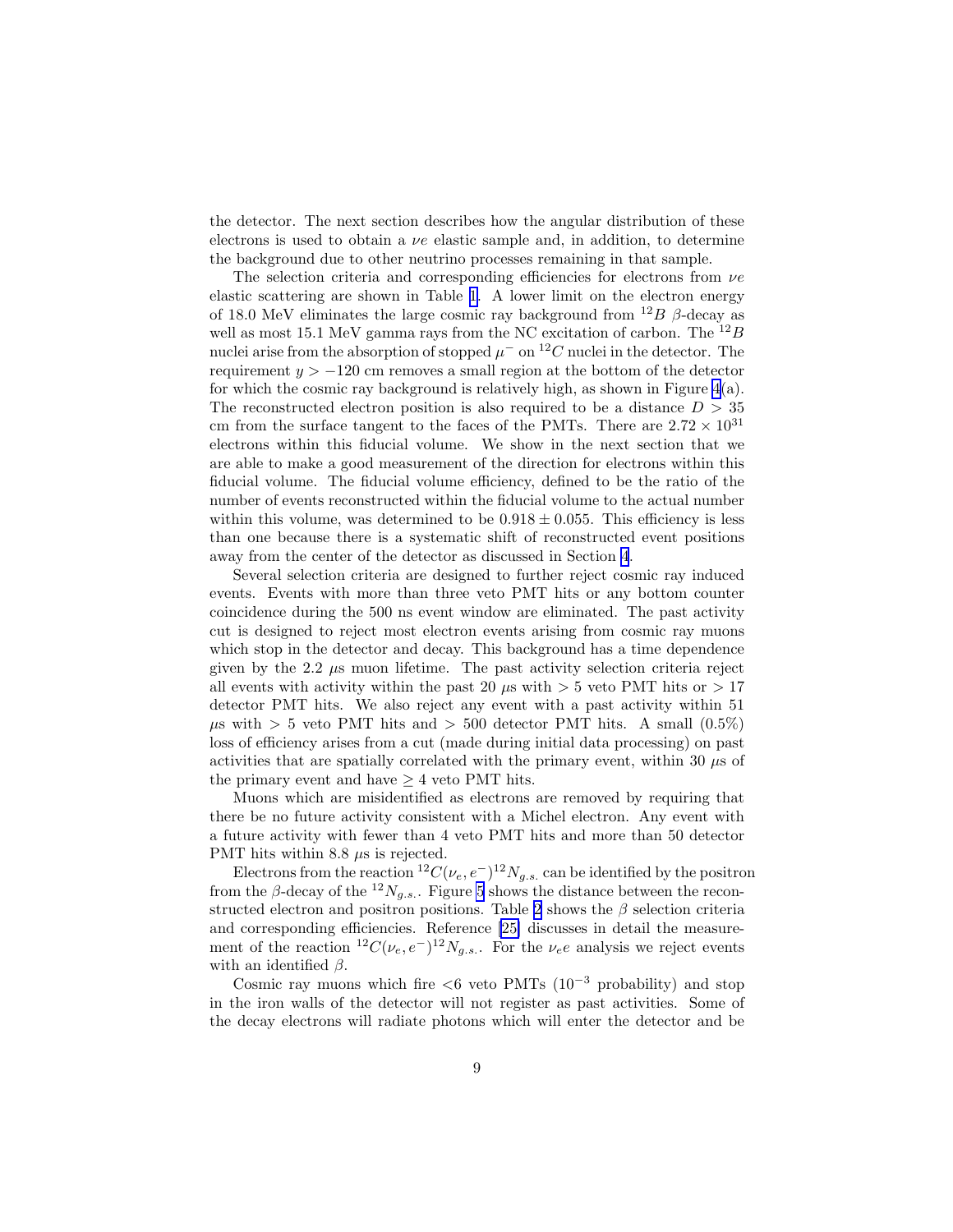<span id="page-11-0"></span>reconstructed as electrons within the fiducial volume. In previous analyses we simply relied on the beam-off subtraction procedure to remove this background. Here we use the "lookback" information described in Section [3](#page-6-0) to reject events from this source. This results in slightly smaller statistical errors in the final beam-excess sample.

For primary events with > 300 PMT hits and no activity within the past  $35 \mu s$  (20  $\mu s$ ) for 1995 data (1996-1998 data), we recorded all PMT information for the 6  $\mu$ s interval preceding the event. Muons with  $\lt$  6 veto PMT hits will appear in this "lookback" interval as a cluster of veto PMT hits spatially correlated with the primary event. The distribution of time between the veto signals and the primary event should be consistent with the muon lifetime, and the distributions of veto PMT hits and veto pulse height should be consistent with that measured for muons producing < 6 veto PMT hits. We developed a likelihood procedure based on these distributions which allowed us to reduce the beam-off background by 15% with only a 0.6% loss of efficiency for neutrino events[[27\]](#page-16-0). Figure [6](#page-20-0) shows the time between the veto signal and the primary for rejected events.

The acceptances for the past activity, the future activity, the "lookback" and the in-time veto cuts are obtained by applying these cuts to a large sample of random events triggered with the laser used for detector calibration. These laser events are spread uniformly through the run and thus average over the small variation in run conditions. The acceptance for the  $15.1 \mu s$  trigger veto is included in the past activity efficiency.

A sample of Michel electrons was analyzed to obtain the acceptance of elec-trons for the PID cut. Figure [7](#page-21-0) compares the  $\chi_{\alpha}$  distribution of the inclusive electron sample with a weighted Michel electron sample. The agreement is excellent. To eliminate any energy dependence, the Michel electrons are given weights as a function of energy so that the weighted spectrum agrees with the energy spectrum of  $\nu_e e$  elastic scattering. The acceptance, however, is very insensitive to the assumed energy spectrum. The beam-excess distribution shown in Figure [7](#page-21-0) is obtained by subtracting the beam-off distribution from the beamon distribution as discussed in Section [3](#page-6-0).

### 6 Elastic Electron Sample

Figure [8](#page-21-0) shows the observed distribution in  $\cos \theta$  for the beam-excess inclusive electron sample, where  $\theta$  is the angle between the reconstructed electron direction and the incident neutrino direction. The large forward peak arises from  $\nu e$ elastic scattering. Figure [9](#page-22-0) shows the expected distributions in  $\cos \theta$  for the primary sources of electrons in the sample:  $\nu e$  elastic scattering,  ${}^{12}C(\nu_e, e^-){}^{12}N_{g.s.}$ ,  ${}^{12}C(\nu_e, e^-){}^{12}N^*$ , and  ${}^{13}C(\nu_e, e^-){}^{13}X$ . These distributions have been obtained with the LSNDMC simulation package [\[22](#page-16-0)] and thus include the angular smearing due to experimental effects. Before smearing, the expected distribution for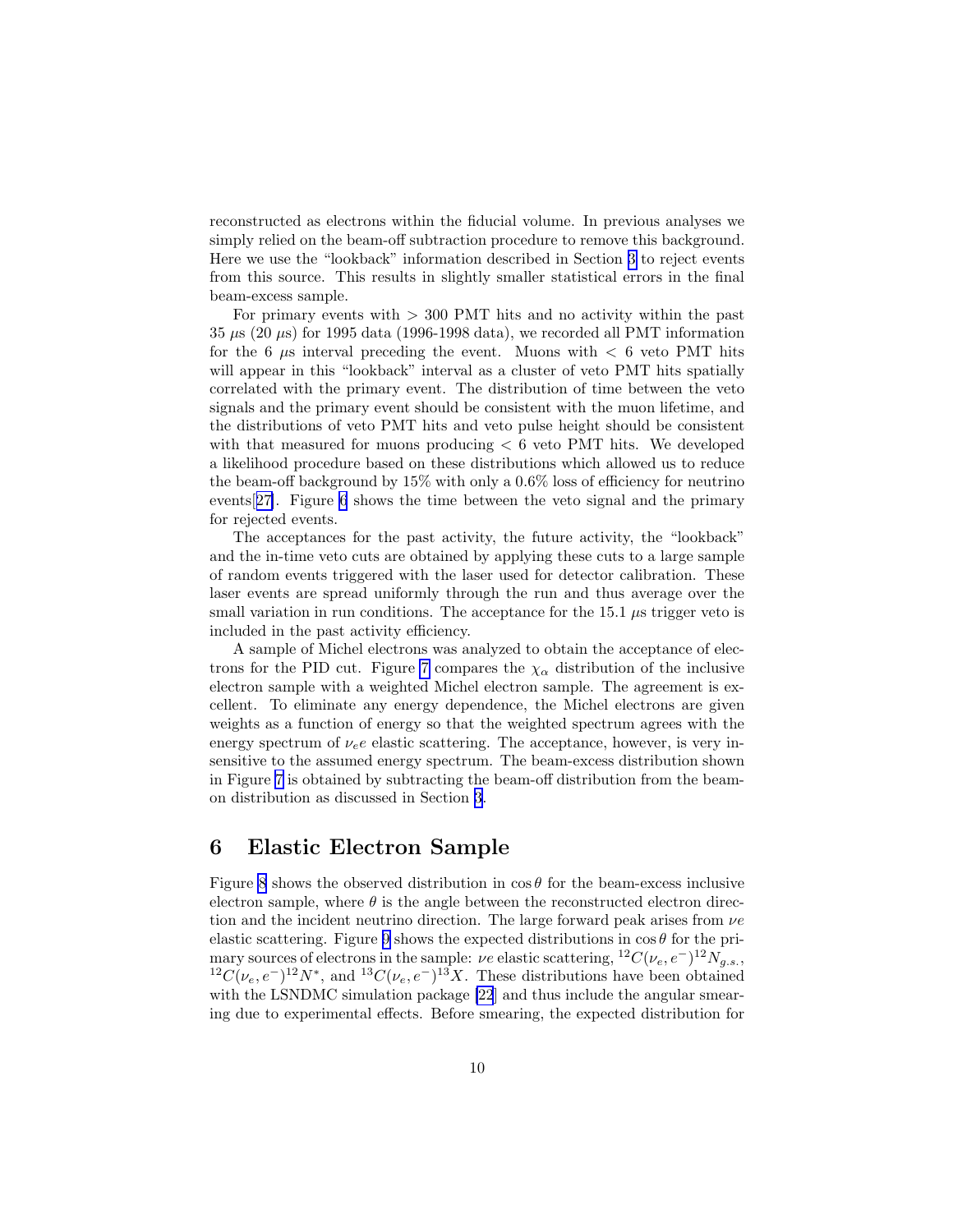all processes other than  $\nu e$  elastic scattering varies gradually with  $\cos \theta$ , and a function of the form  $A + B \cos \theta$  provides a good fit to the distribution. As seen in Figure [9,](#page-22-0) there is only a small deviation from linearity after experimental smearing. Most  $\nu e$  elastic events satisfy the selection criteria  $\cos \theta > 0.9$ . The background from neutrino carbon scattering under the elastic peak (cos  $\theta > 0.9$ ) is obtained by fitting the observed distribution in Figure [8](#page-21-0) to the sum of a term with the shape expected for  $\nu e$  elastic scattering shown in Figure [9](#page-22-0) and a background term which differs slightly from the form  $A + B \cos \theta$  due to the experimental smearing. From the fit we calculate a background of  $59 \pm 5$  events with  $\cos \theta > 0.9$ . Measurements of  $\nu_e C$  scattering, including angular distributions for  ${}^{12}C(\nu_e, e^-){}^{12}N_{g.s.}$  and  ${}^{12}C(\nu_e, e^-){}^{12}N^*$ , will be reported in a separate paper [\[28\]](#page-16-0).

Figure [10](#page-22-0) shows the observed and expected electron energy distributions for beam-excess events with  $\cos \theta > 0.9$ . Figure [11](#page-23-0) shows the observed and expected spatial distributions of the same events. Both figures show good agreement with expectations. Table [3](#page-17-0) provides a breakdown of the number of events with  $\cos \theta > 0.9$ , the calculated backgrounds, the acceptance, the neutrino flux and the resulting flux-averaged cross section for  $\nu_e e$  elastic scattering. The dominant sources of systematic error in the cross section are the neutrino flux (7%) discussed in Section [2](#page-5-0), the effective fiducial volume (6%) discussed in Section [4,](#page-7-0) the neutrino background with  $\cos \theta > 0.9$  (3%), particle identification (2%), the energy scale (2%) and the direction determination (2%).

All three types of DAR neutrinos  $(\nu_e, \nu_\mu, \text{ and } \bar{\nu}_\mu)$  elastically scatter off electrons in the detector, but the rate is dominated by  $\nu_e e^-$  scattering[[29\]](#page-16-0). The contribution due to DIF  $\nu_{\mu}$  and  $\bar{\nu}_{\mu}$  scattering on electrons is small, approximately 6 events from  $\nu_{\mu}$  scattering and  $\langle 1 \rangle$  event from  $\bar{\nu}_{\mu}$  scattering. For the  $\nu_e$  electron elastic scattering analysis, events from  $\nu_\mu$  and  $\bar{\nu}_\mu$  scattering are background and thus we subtract their contributions, shown in Table [3,](#page-17-0) from the observed elastic scattering signal. Other experiments have measured cross sections for both  $\nu_{\mu}$  and  $\bar{\nu}_{\mu}$  scattering that are in good agreement with expectations [[30\]](#page-16-0). The numbers in Table [3](#page-17-0) for  $\nu_{\mu}$  and  $\bar{\nu}_{\mu}$  are obtained from the theoretical cross sections rather than the measured ones, although the analysis is insensitive to this choice. We also note that the sum of the contributions from  $\nu_{\mu}$  and  $\bar{\nu}_{\mu}$  scattering depends only weakly on the value of  $\sin^2 \theta_W$ .

### 7 Physics Results

The measured cross section, with its explicit linear energy dependence, is

$$
\sigma_{\nu_e e^-} = [10.1 \pm 1.1(stat.) \pm 1.0(syst.)] \times E_{\nu_e}(\text{MeV}) \times 10^{-45} \text{cm}^2. \tag{8}
$$

This agrees well with the value measured by E225 at Los Alamos[[4\]](#page-15-0),

$$
\sigma_{\nu_e e^-} = [10.0 \pm 1.5(stat.) \pm 0.9(syst.)] \times E_{\nu_e}(\text{MeV}) \times 10^{-45} \text{cm}^2 \tag{9}
$$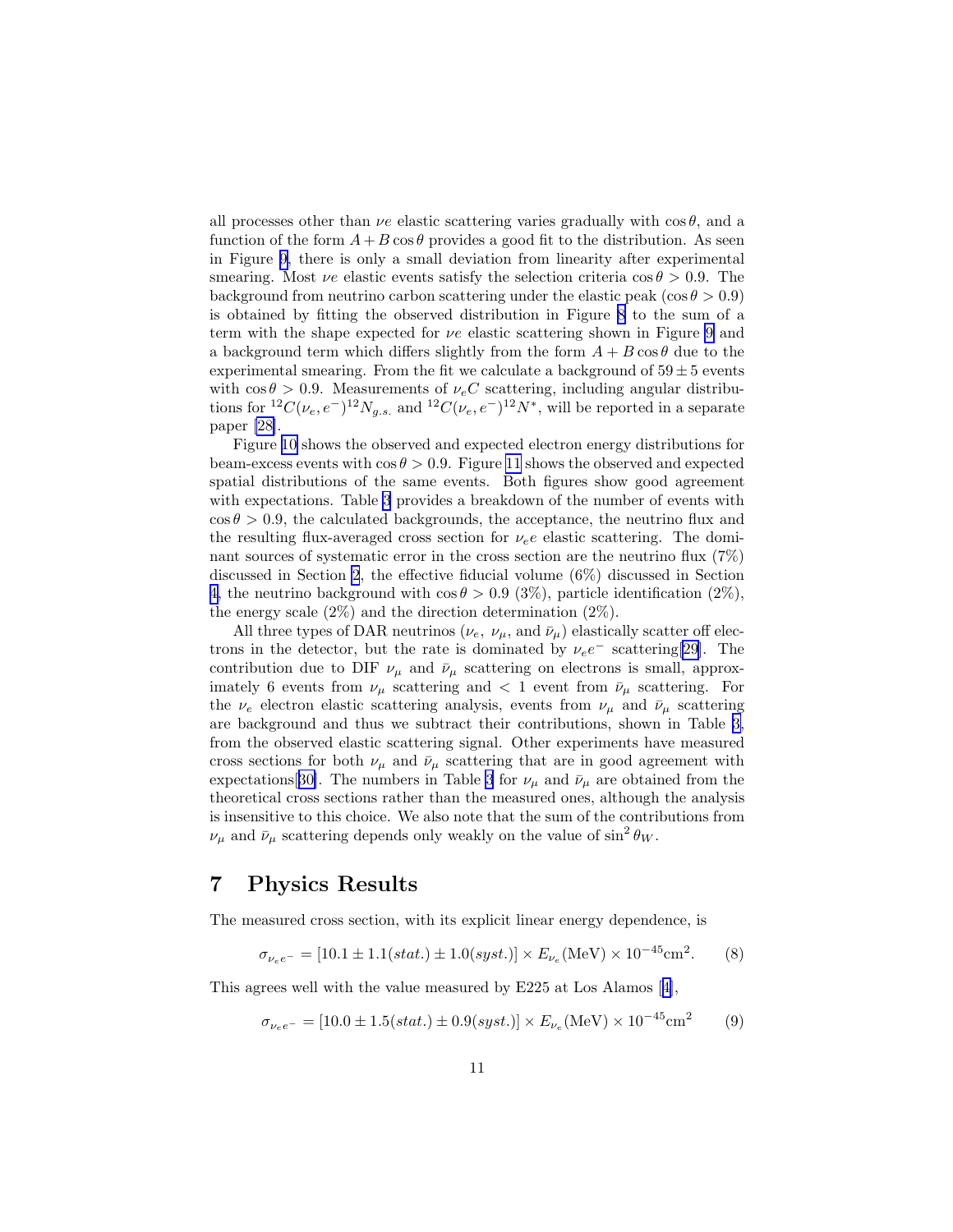and with SM expectations. The effective electron-Z couplings, including ratiative corrections, are  $g_V = -0.0397$  and  $g_A = -0.5064$  in the SM[[31\]](#page-16-0). We then obtain, retaining terms in  $m_e$  in the cross section formula [\[5,](#page-15-0) [32, 33\]](#page-16-0),

$$
\sigma_{\nu_e e}^{SM} = 9.3 \times E_{\nu_e} (\text{MeV}) \times 10^{-45} \text{cm}^2. \tag{10}
$$

The  $\nu_e + e^- \rightarrow \nu_e + e^-$  cross section can be separated into its component parts: CC, NC and interference. Solving for the interference term and substituting the SM calculated values for NC and CC cross sections, the interference term can be written as

$$
I = \sigma^I / 2\sigma_0
$$
  
= 
$$
\frac{\sigma_{exp} - \sigma^{CC} - \sigma^{NC}}{2\sigma_0} = \frac{\sigma_{exp} - 4\sigma_0 - 0.37\sigma_0}{2\sigma_0}
$$
  
= 
$$
\frac{\sigma_{exp}}{2\sigma_0} - 2.18,
$$
 (11)

where  $\sigma_0 = \frac{2m_e G_F^2}{4\pi} E_{\nu_e} = (4.31 \times 10^{-45}) \text{ cm}^2/\text{MeV} \times E_{\nu_e}$  and becomes

$$
I^{LSND} = -1.01 \pm 0.13(stat.) \pm 0.12(syst.). \tag{12}
$$

This compares well with  $I^{E225} = -1.07 \pm 0.17(stat.) \pm 0.11(syst.)$  and  $I^{SM} =$ −1.09.

In the SM

$$
\sigma_{\nu_{ee}}^{SM} = \sigma_0 [1 + 4\sin^2 \theta_W + \frac{16}{3} \sin^4 \theta_W].
$$
 (13)

Setting  $\sigma_{\nu_e e}^{SM} = \sigma_{exp}$  we obtain

$$
\sin^2 \theta_W = 0.248 \pm 0.051,\tag{14}
$$

where the error combines the statistical and systematic uncertainties. This is in good agreement with other, much more precise measurements of  $\sin^2 \theta_W$ .

Limits on the electron-neutrino charge radius were obtained following closely the notation and procedure of Refs. [\[4](#page-15-0)] and[[34\]](#page-16-0). The measured value of  $\sin^2 \theta_W = 0.248 \pm 0.051$  agrees well with the value predicted from high energy collider results,  $\sin^2 \bar{\theta}_W$ . This agreement is used to place limits on the size of the radiative correction  $(\delta = \sin^2 \theta_W - \sin^2 \overline{\theta}_W)$  to the electron vector coupling constant  $g_V = \bar{g}_V + 2\delta$  with  $g_V = -\frac{1}{2} + 2\sin^2\theta_W$  and  $\bar{g}_V = -\frac{1}{2} + 2\sin^2\bar{\theta}_W$ . The 90% confidence level interval for  $g_V$  (based on 0.159  $\langle \sin^2 \theta_W \rangle$  < 0.329) is measured to be  $-0.182 < g_V < 0.158$ . The radiative correction  $\delta$  to the vector coupling ( $\bar{g}_V = -0.04$ ) is therefore in the range  $-0.142 < 2\delta < 0.198$  at the 90% confidence level. Then using the relation  $\delta = (\sqrt{2}\pi\alpha/3G_F)\langle r^2 \rangle$  we obtain limits on the electron-neutrino charge radius:

$$
-2.97 \times 10^{-32} < \langle r^2 \rangle < 4.14 \times 10^{-32} \text{cm}^2
$$
 (15)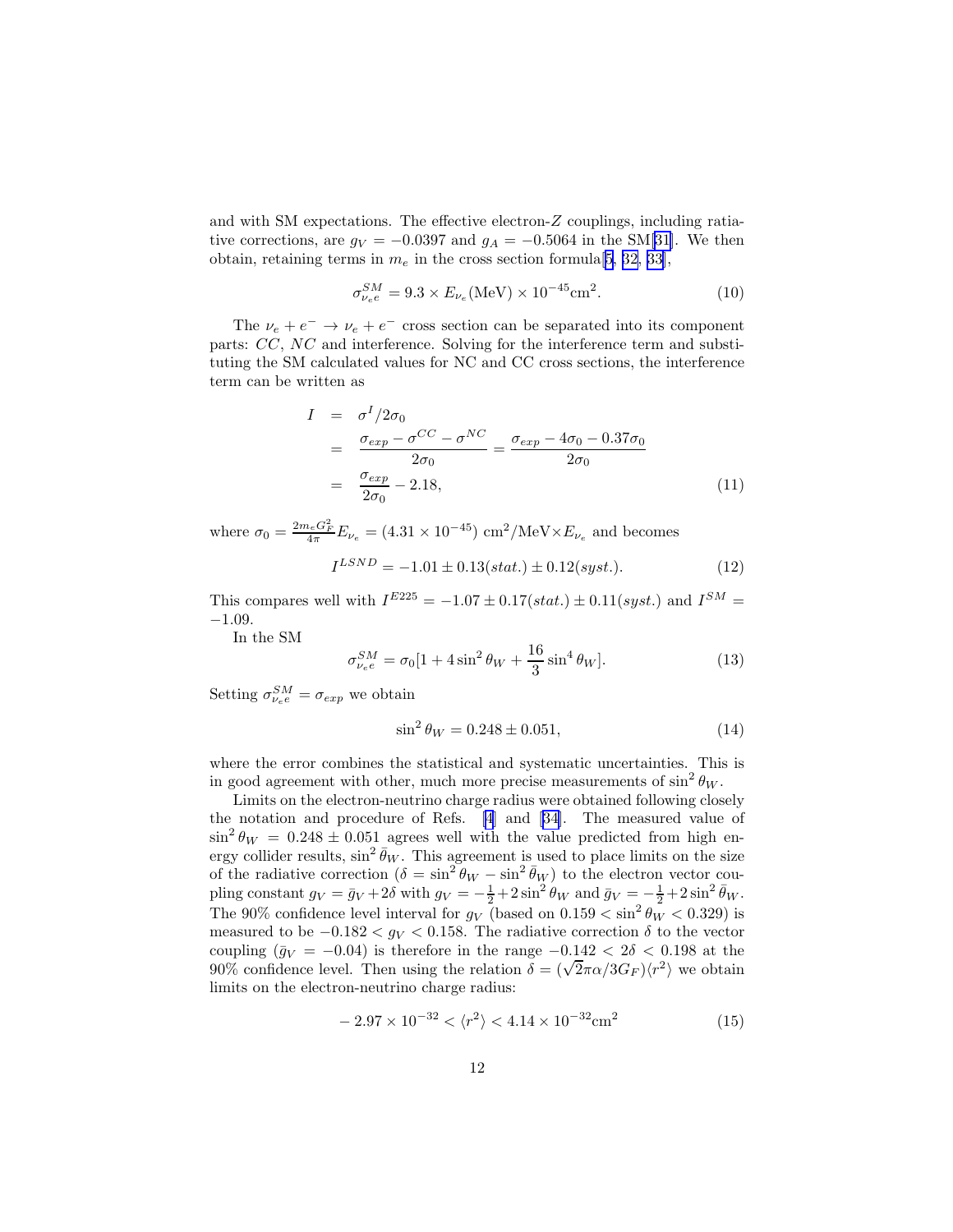A more general interpretation of these results is that they place limits on certain nonstandard contributions to neutrino scattering[[31\]](#page-16-0).

It is also possible to search for neutrino flavor-changing neutral currents. If the neutrino emerging from the neutral current differs from the electron-flavor neutrino emerging from the charge current, the two amplitudes will not add coherently. Following Okun<sup>[\[35](#page-16-0)]</sup>, we introduce diagonal  $(f_{ee})$  and off-diagonal  $(f_{e\mu}$  and  $f_{e\tau}$ ) couplings for neutral-current mixing of neutrino flavors with 1 =  $f_{ee}^2 + f_{e\mu}^2 + f_{e\tau}^2$ . Non-zero flavor-changing couplings  $f_{e\mu}$  or  $f_{e\tau}$  would cause the diagonal coupling to be less than unity. Limits on  $1 - f_{ee}$  can be obtained by comparing the measured cross section,  $\sigma_{exp}$ , for  $\nu_e$  electron elastic scattering with the standard model cross section,  $\sigma^{SM}$ . From the relation

$$
1 - f_{ee} = \frac{(\sigma_{exp} - \sigma^{SM})}{4\sigma_0 (1 - 2\sin^2 \theta_W)},
$$
\n(16)

we obtain  $1 - f_{ee} < 0.32$  at 90% confidence level for the allowed region,  $f_{ee} \leq 1$ . Alternatively,  $f_{e\mu}^2 + f_{e\tau}^2 < 0.54$  at 90% confidence level. The E225 experiment at Los Alamos obtained similar limits[[4,](#page-15-0) [36](#page-16-0)].

Limits on the  $\nu_e$  and  $\nu_\mu$  magnetic moments are obtained by comparing the observed number of elastic events from  $\nu_e$ ,  $\nu_\mu$  and  $\bar{\nu}_\mu$  scattering, 242, with the 229 events expected from the Standard Model. At 90% confidence level there are then fewer than 55 events due to magnetic scattering. Using the  $\nu_e$ ,  $\nu_\mu$ and  $\bar{\nu}_{\mu}$  fluxes, the experimental detection efficiencies and equation [\(7](#page-4-0)), the cross section for electromagnetic scattering, we obtain

$$
\mu_{\nu_e}^2 + 2.4\mu_{\nu_\mu}^2 < 1.1 \times 10^{-18} \mu_{Bohr}^2. \tag{17}
$$

Thus  $\mu_{\nu_e}$  < 1.1 × 10<sup>-9</sup> $\mu_{Bohr}$  and  $\mu_{\nu_{\mu}}$  < 6.8 × 10<sup>-10</sup> $\mu_{Bohr}$ . The limit on the muon-neutrino magnetic moment is slightly more stringent than that given by previous experiments[[1, 4\]](#page-15-0).

## 8 Conclusions

We have measured  $\nu_e e^- \rightarrow \nu_e e^-$  elastic scattering with a sample of  $191 \pm 22$ events. The reaction is of interest primarily because it is one of the few reactions for which the SM predicts a large destructive interference between the CC and NC channels. The measured cross section,  $\sigma_{\nu_e e^-} = [10.1 \pm 1.1(stat.) \pm$  $1.0(syst.)] \times E_{\nu_e}(\text{MeV}) \times 10^{-45} \text{ cm}^2$ , is in good agreement with standard model expectations. The measured interference term,  $I^{LSND} = -1.01 \pm 0.13(stat.) \pm$  $0.12(syst.)$ , is in good agreement with the SM expectation of  $I^{SM} = -1.09$ . Limits are placed on neutrino flavor-changing neutral currents and on the electronneutrino charge radius. Finally, we obtain limits on the muon-neutrino magnetic moment that are slightly more stringent than those of previous experiments.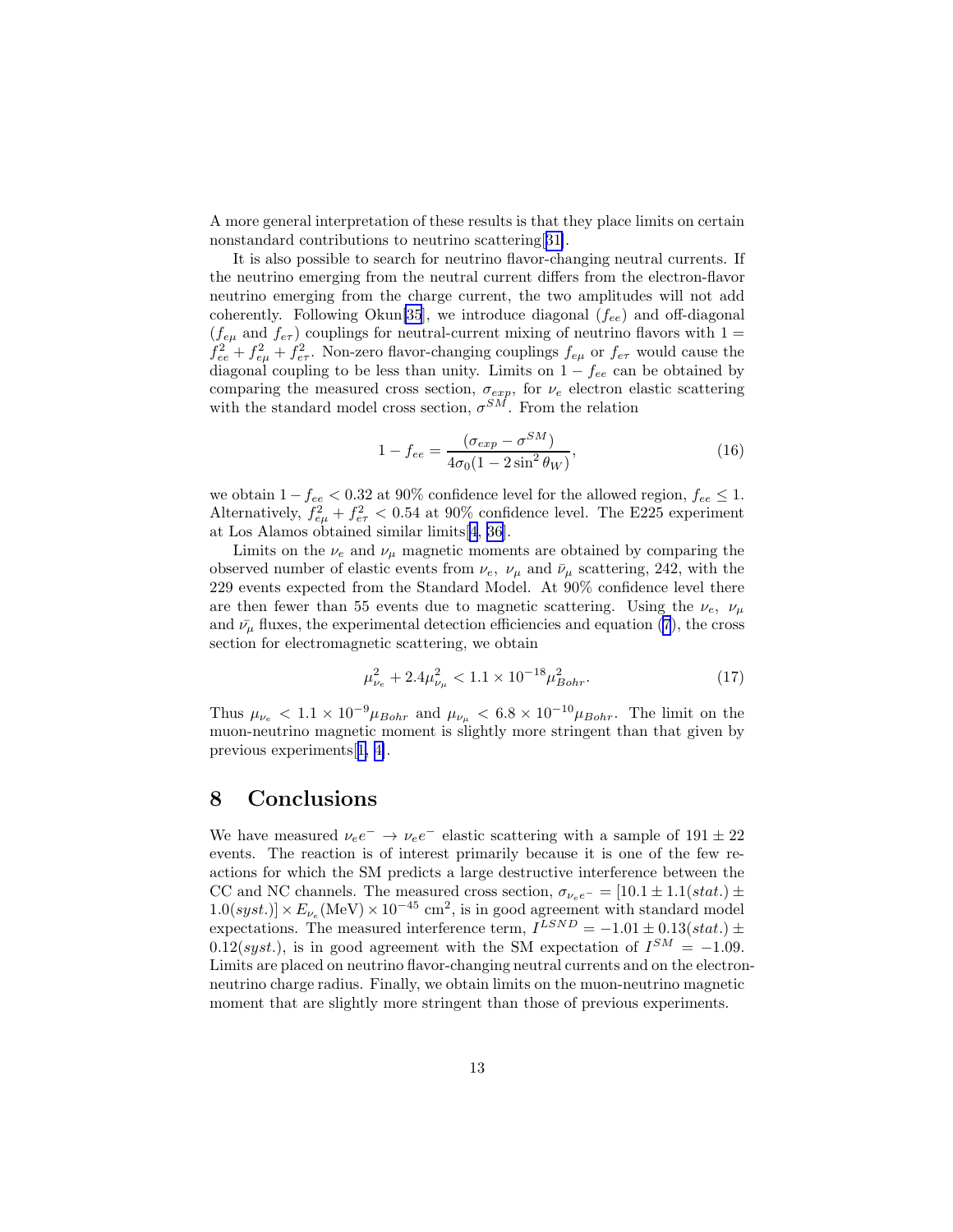<span id="page-15-0"></span>Acknowledgments This work was conducted under the auspices of the US Department of Energy, supported in part by funds provided by the University of California for the conduct of discretionary research by Los Alamos National Laboratory. This work also supported by the National Science Foundation. We particularly grateful for the extra effort that was made by these organizations to provide funds for running the accelerator at the end of the data taking period in 1995. It is pleasing that a number of undergraduate students from participating institutions were able to contribute significantly to the experiment.

#### References

- [1] L.A. Ahrens *et al.*, Phys. Rev. D **41**, 3297 (1990).
- [2] J. Dorenbasch *et al.*, Z. Phys. C **41**, 567 (1989).
- [3] P. Vilain *et al.*, Phys. Lett. B **335**, 246 (1994).
- [4] R.C. Allen *et al.*, Phys. Rev. D **47**, 11 (1993).
- [5] S. Sarantakos, A. Sirlin and W.J. Marciano, Nucl. Phys. 39 563 (1983).
- [6] L.M. Sehgal, Phys. Lett. B 55, 205 (1975).
- [7] Robert E. Shrock, Nucl. Phys. B 206, 359 (1982); B.W. Lee and R.E. Shrock, Phys. Rev. D 16, 1444 (1977).
- [8] G. De Grassi, A. Sirlin and W.J. Marciano, Phys. Rev. D 39, 287 (1989).
- [9] D. Geiregat *et al.*, Phys. Lett. B **245**, 271 (1990).
- [10] S.R. Mishra *et al.*, Phys. Rev. Lett. **66**, 3117 (1991).
- [11] T. Adams *et al.*, Phys. Rev. D **61**, 092001 (2000).
- [12] F. Reines, H.S. Gurr and H. Sobel, Phys. Rev. Lett. 32, 315 (1977); a reanalysis with a better reactor  $\bar{\nu}_e$  spectrum suggests that the measurement was an upper limit, see P. Vogel and J. Engel, Phys. Rev. D 39, 3378 (1989).
- [13] R. Barate *et al.*, ALEPH Coll., Phys. Lett. B **420**, 128 (1998); P. Abreu et al., DELPHI Coll., Phys. Lett. B  $380\,471\,$  (1996); M. Acciarri et al., L3 Coll., Phys. Lett. B 415 299 (1997); M. Acciarri et al., L3 Coll., Phys. Lett. B 444 503 (1998); K. Ackerstaff et al., OPAL Coll., Eur. Phys. J. C 2 607 (1998); P.Abreu et al., DELPHI Coll., Eur. Phys. J. C 17 53 (2000).
- [14] C. Athanassopoulos et al., LSND Collaboration, Nucl. Instrum. Methods Phys. Res. A 388, 149 (1997).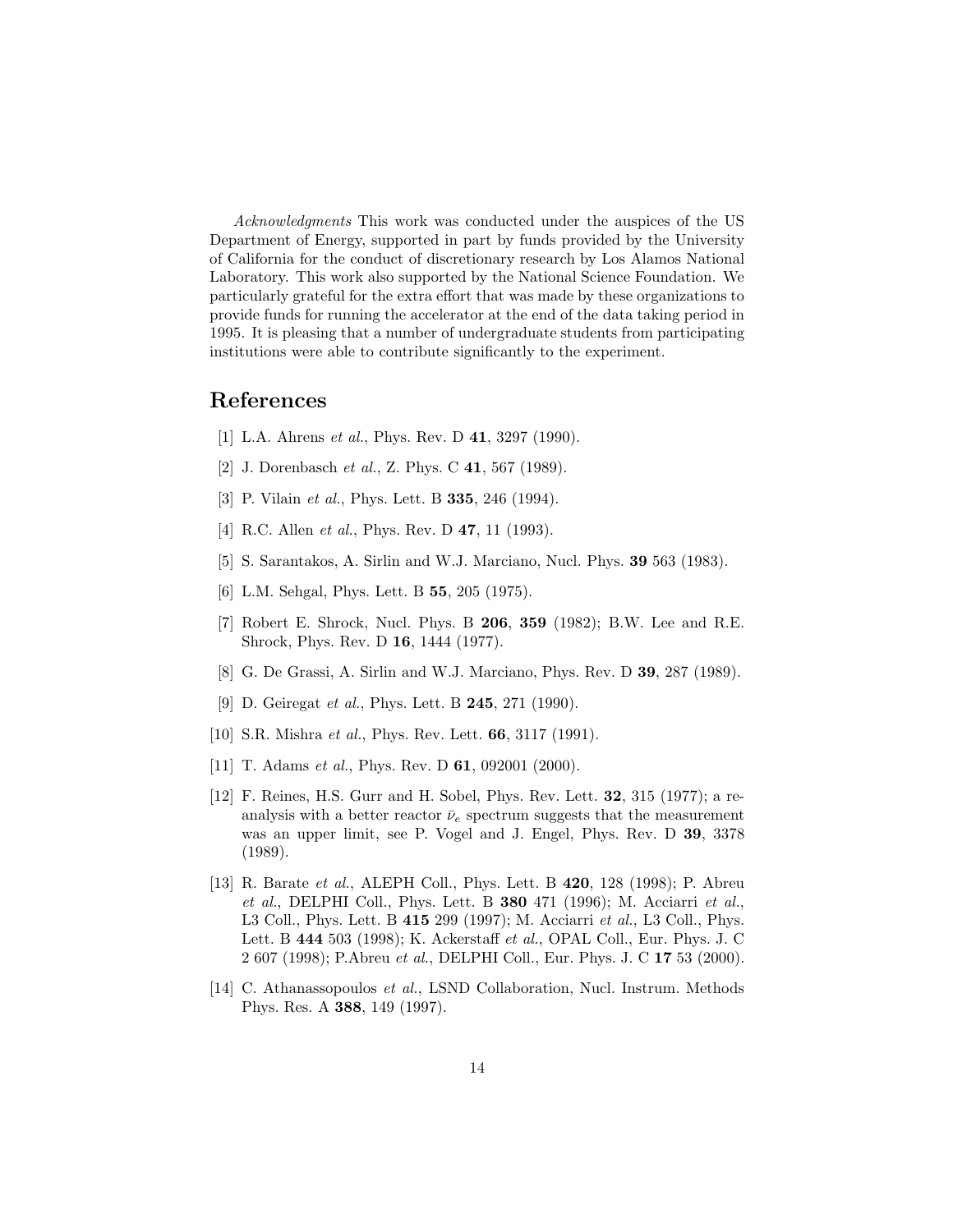- <span id="page-16-0"></span>[15] S. Willis *et al.*, Phys. Rev. Lett. **44**, 522 (1980).
- [16] D.A. Krakauer *et al.*, Phys. Rev. C **45**, 2450 (1992).
- [17] S.J. Freedman *et al.*, Phys. Rev. D **47**, 811 (1993).
- [18] R.C. Allen *et al.*, Nucl. Instrum. Methods Phys. Res. A **284**, 347 (1989).
- [19] R.L. Burman, M.E. Potter, and E.S. Smith, Nucl. Instrum. Methods Phys. Res. A 291, 621 (1990).
- [20] R.A. Reeder *et al.*, Nucl. Instrum. Methods Phys. Res. A **334**, 353 (1993).
- [21] J. Napolitano et al., Nucl. Instrum. Methods Phys. Res. A **274**, 152 (1989).
- [22] K. McIlhany et al., Proceedings of the Conference on Computing in High Energy Physics, 1994 (LBL Report 35822, 357, 1995).
- [23] C. Athanassopoulos et al., LSND Collaboration, Phys. Rev. C 54, 2685 (1996); C. Athanassopoulos et al., LSND Collaboration, Phys. Rev. Lett. 77, 3082 (1996).
- [24] C. Athanassopoulos et al., Phys. Rev. C  $58$ , 2489 (1998), C. Athanassopoulos *et al.*, Phys. Rev. Lett. **81**, 1774 (1998).
- [25] C. Athanassopoulos et al., LSND Collaboration, Phys. Rev. C 55, 2078 (1997).
- [26] C. Athanassopoulos et al., LSND Collaboration, Phys. Rev. C 56, 2806 (1997).
- [27] N. Wadia, Ph.D. thesis, Louisiana State University, 1998.
- [28] L.B. Auerbach et al., LSND Collaboration, to be submitted to Phys. Rev. C.
- [29] B. Kayser, E. Fischbach, S.P. Rosen and H. Spivack, Phys. Rev. D 20, 87 (1979).
- [30] P. Vilain *et al.*, Phys. Lett. B **335.246** (1994), L.A. Ahrens *et al.*, Phys. Rev. D 41, 3297 (1990), J. Dorenbosch et al., Z. Phys. C 41, 567 (1989).
- [31] Review of Particle Properties, Eur. Phys. J. C 15, 1 (2000).
- [32] G. 't Hooft, Phys. Lett. B **37**, 195 (1971).
- [33] M. Passera, [hep-ph 0011190](http://arxiv.org/abs/hep-ph/0011190) (2000).
- [34] R.C. Allen *et at.*, Phys. Rev. D **43**, R1 (1991).
- [35] L.B. Okun, Yad. Fiz 41, 1272 (1985) [Sov. J. Nucl. Phys. 41,812 (1985)].
- [36] R.C. Allen *et at.*, Phys. Rev. D 45, 975 (1992).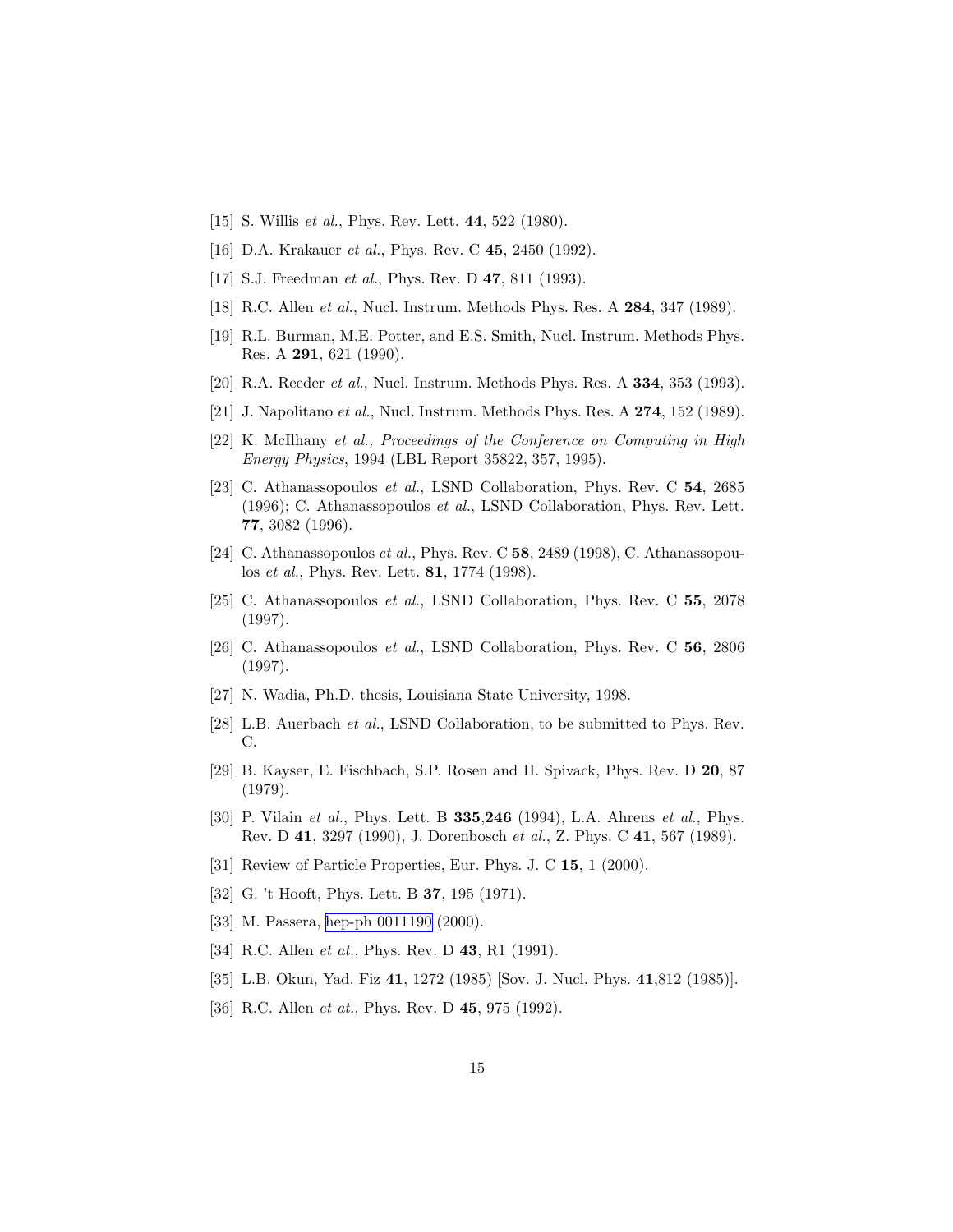| Criteria                   | Efficiency        |
|----------------------------|-------------------|
| $D > 35$ cm,               | $0.918 \pm 0.055$ |
| $y > -120$ cm              |                   |
| $18 < E_e < 50$ MeV        | $0.442 \pm 0.010$ |
| $\chi_{\alpha}$ < 4        | $0.940 \pm 0.018$ |
| $<$ 4 PMTs                 | $0.988 \pm 0.010$ |
| See text                   | $0.635 \pm 0.012$ |
| $\Delta t_f > 8.8 \ \mu s$ | $0.991 \pm 0.003$ |
| See Text                   | $0.997 \pm 0.003$ |
| likelihood                 | $0.994 \pm 0.004$ |
|                            | $0.958 \pm 0.010$ |
| $\cos \theta > 0.9$        | $0.832 \pm 0.020$ |
|                            | $0.187 \pm 0.014$ |
|                            |                   |

<span id="page-17-0"></span>Table 1: The electron selection criteria and corresponding efficiencies for the reactio

Table 2: Criteria to select  $e^+$  from  $N_{g.s.}$  beta decay and corresponding efficiencies for the reaction  ${}^{12}C(\nu_e, e^-){}^{12}N_{g.s.}$ .

| Quantity            | Criteria               | Efficiency        |
|---------------------|------------------------|-------------------|
| $\beta$ decay time  | 52 $\mu$ s < t < 60 ms | $0.974 \pm 0.002$ |
| Spatial correlation | $\Delta r < 0.7$ m     | $0.992 \pm 0.008$ |
| PMT threshold       | $> 100$ for 1994,      | $0.875 \pm 0.011$ |
|                     | $> 75$ after 1994      |                   |
| Fiducial volume     | $D>0$ cm               | $0.986 \pm 0.010$ |
| Trigger veto        | $> 15.1 \ \mu s$       | $0.760 \pm 0.010$ |
| Intime veto         | $<$ 4 PMTs             | $0.988 \pm 0.001$ |
| DAQ dead time       |                        | $0.977 \pm 0.010$ |
| Total               |                        | $0.612 \pm 0.015$ |
|                     |                        |                   |

Table 3: Events, backgrounds and efficiency for  $\cos \theta > 0.9$ . The neutrino flux and the flux averaged cross section for the reaction  $\nu_e + e^- \rightarrow \nu_e + e^-$  are also shown.

| Beam-on events                      | 434 events                                                 |
|-------------------------------------|------------------------------------------------------------|
| Beam-off events $\times$ duty ratio | 133 events                                                 |
| Beam-excess events                  | 301 events                                                 |
| $\nu C$ background                  | 59 events                                                  |
| $\nu_{\mu}e$ background             | 24 events                                                  |
| $\bar{\nu}_\mu e$ background        | 27 events                                                  |
| $\nu_e e$ elastic                   | 191 events                                                 |
| Efficiency                          | 0.187                                                      |
| $\nu_e$ flux                        | $11.76 \times 10^{13}$ /cm <sup>2</sup>                    |
| $\langle \sigma \rangle$            | $(3.19 \pm 0.35 \pm 0.33) \times 10^{-43}$ cm <sup>2</sup> |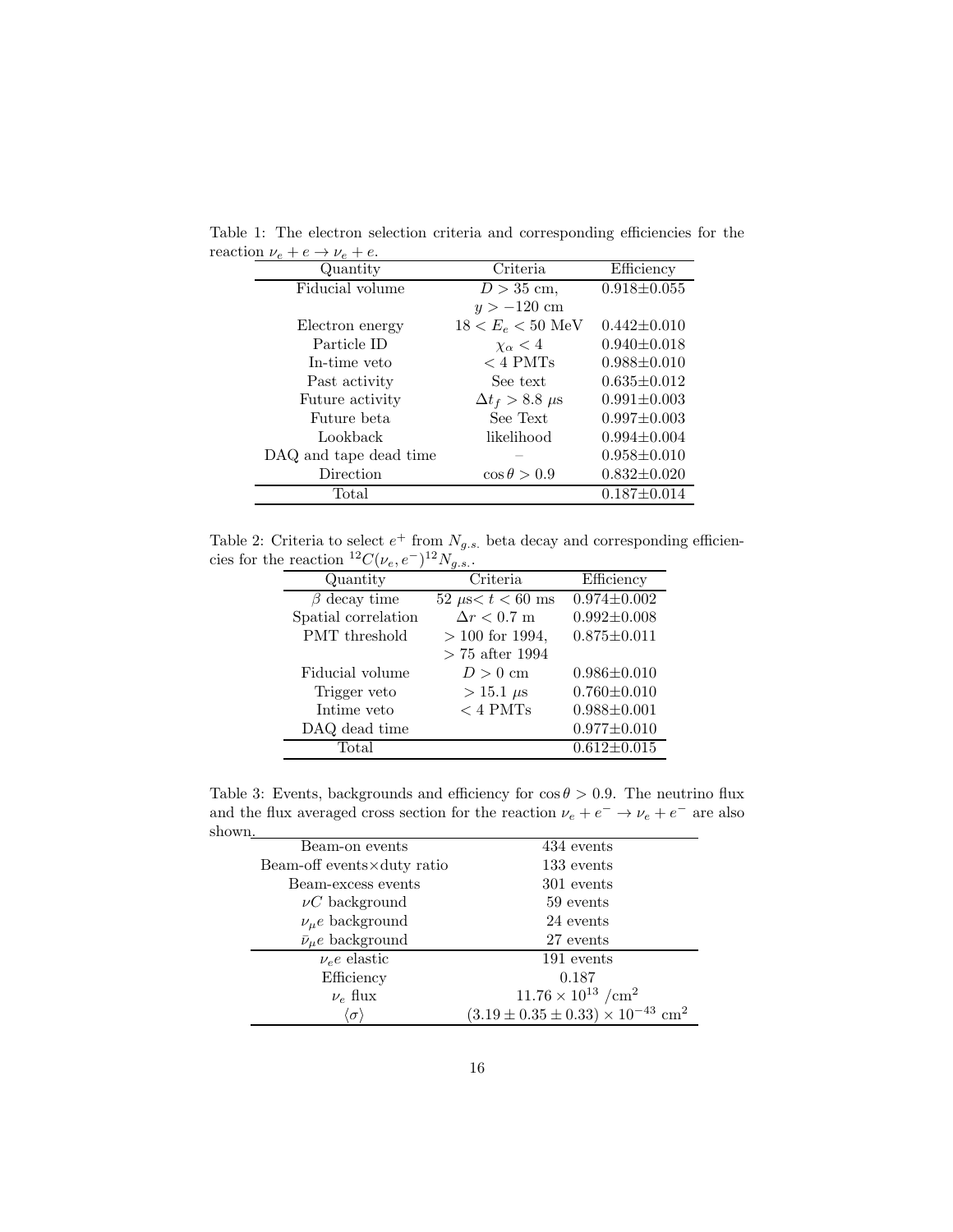<span id="page-18-0"></span>

Figure 1: Flux shape of neutrinos from pion and muon decay at rest.



Figure 2: Detector enclosure and target area configuration, elevation view.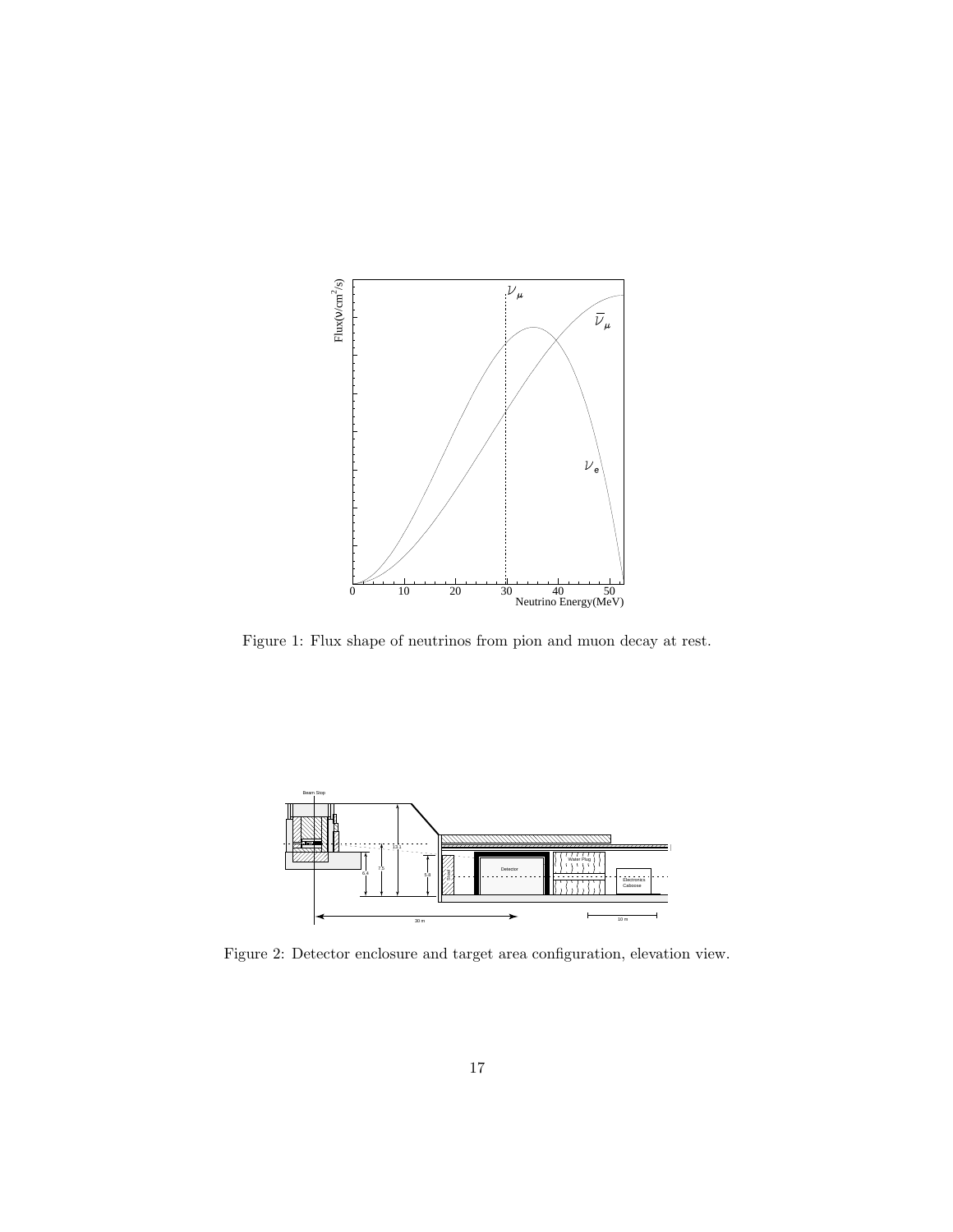<span id="page-19-0"></span>

Figure 3: Particle identification parameters (a)  $\chi_{tot}$  and (b)  $\chi_{\alpha}$  for electrons and neutrons. In the present analysis we require  $\chi_{\alpha} < 4.0$  as indicated by the arrow in (b).



Figure 4: The y distribution of inclusive electrons (a) for beam-on events and for beam-off events corrected by the duty ratio (cross hatched), and (b) beamexcess events compared with Monte Carlo expectations (solid line).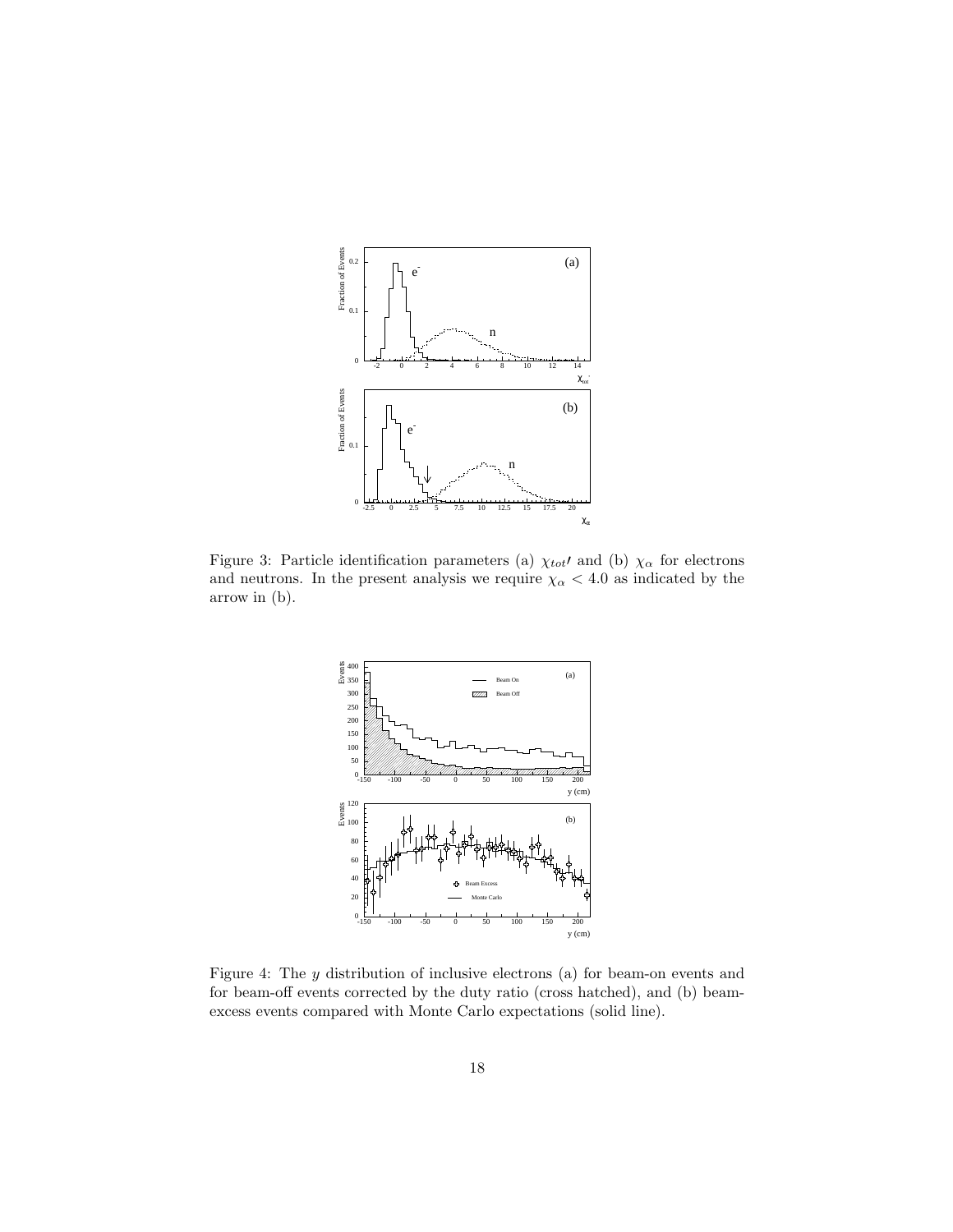<span id="page-20-0"></span>

Figure 5: Distribution of the distance between reconstructed positions of  $e^$ and  $e^+$  for beam-excess events in the  ${}^{12}C(\nu_e, e^-){}^{12}N_{g.s.}$  sample compared with Monte Carlo expectations (solid line). The calculated accidental contribution is shown by the dashed line.



Figure 6: The distribution of time between the primary and the veto signal for beam-off events rejected using the "lookback" information compared with a curve corresponding to the muon lifetime.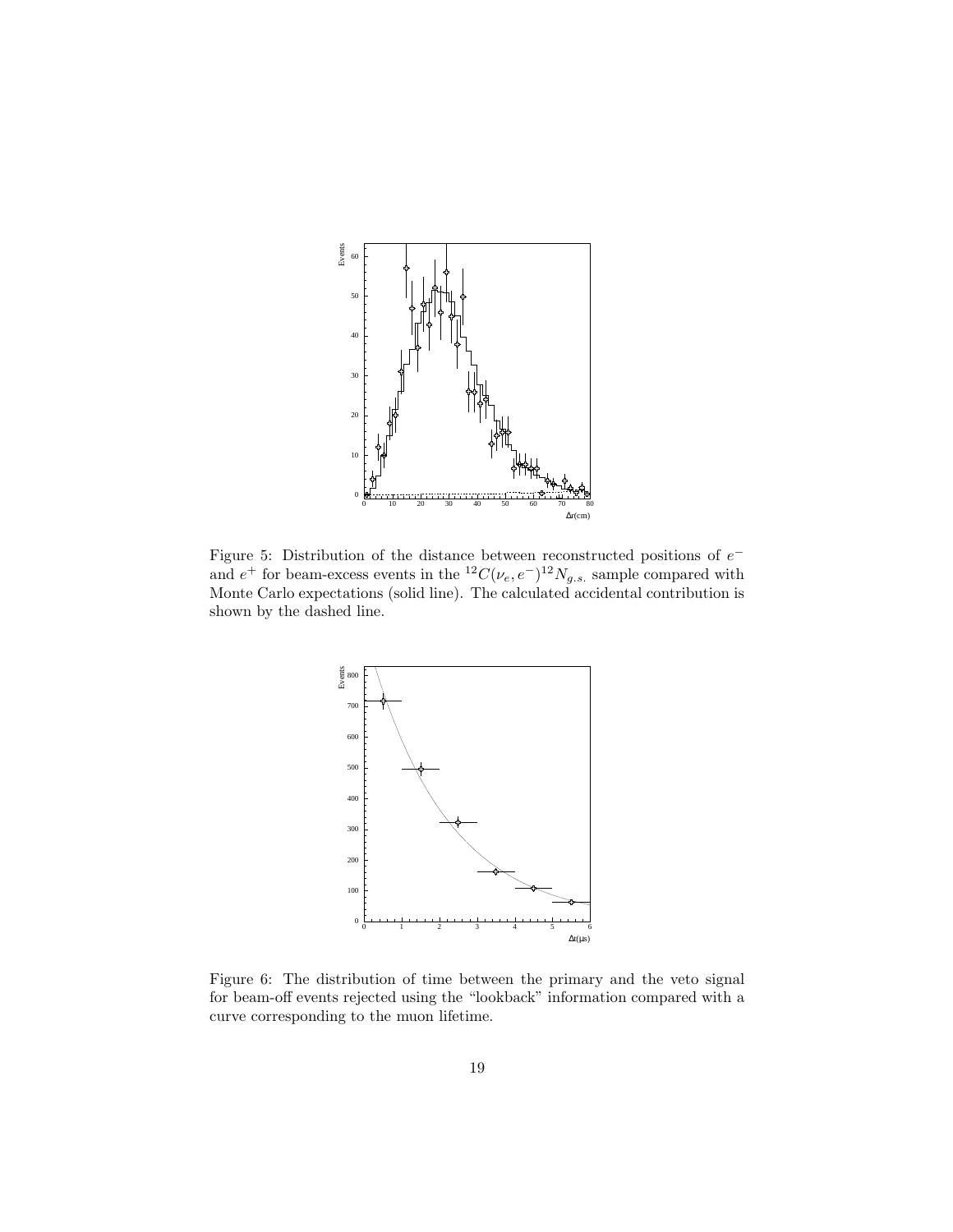<span id="page-21-0"></span>

Figure 7: The  $\chi_{\alpha}$  distribution of the beam-excess inclusive electron sample. The histogram shows the  $\chi_{\alpha}$  distribution of Michel electrons weighted and normalized to the same area.



Figure 8: The observed  $\cos \theta$  distribution of the beam-excess inclusive electron sample (a) for all angles and (b) for  $\cos \theta > 0.8$ . The solid line shows a fit to the data by the method explained in the text. The hatched histogram shows the estimated background level from neutrino reactions other than  $\nu e$  elastic scattering.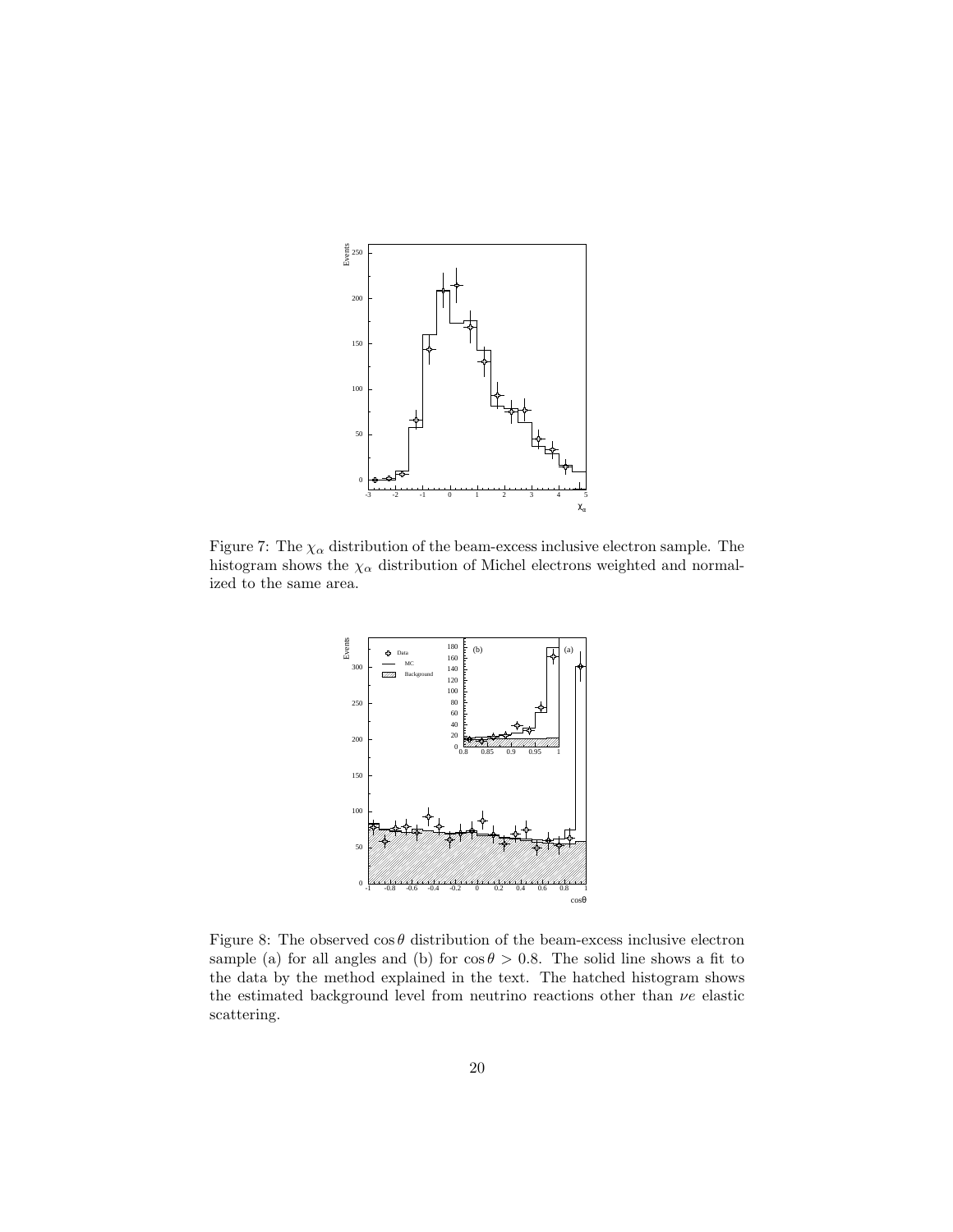<span id="page-22-0"></span>

Figure 9: The expected distributions of  $\cos \theta$  for (a)  $\nu e^-$  elastic scattering, (b)  ${}^{12}\tilde{C}(\nu_e,e^-){}^{12}N_{g.s.}$ , (c)  ${}^{12}C(\nu_e,e^-){}^{12}N^*$ , and (d)  ${}^{13}C(\nu_e,e^-){}^{13}X$ . Straight line fits are shown in  $(b)$ ,  $(c)$  and  $(d)$ .



Figure 10: The observed and expected (solid line) distributions of beam-excess events with  $\cos \theta > 0.9$ . The expected distribution includes the estimated contribution from  $\nu C$  (cross hatched) as well as  $\nu e$  elastic scattering.